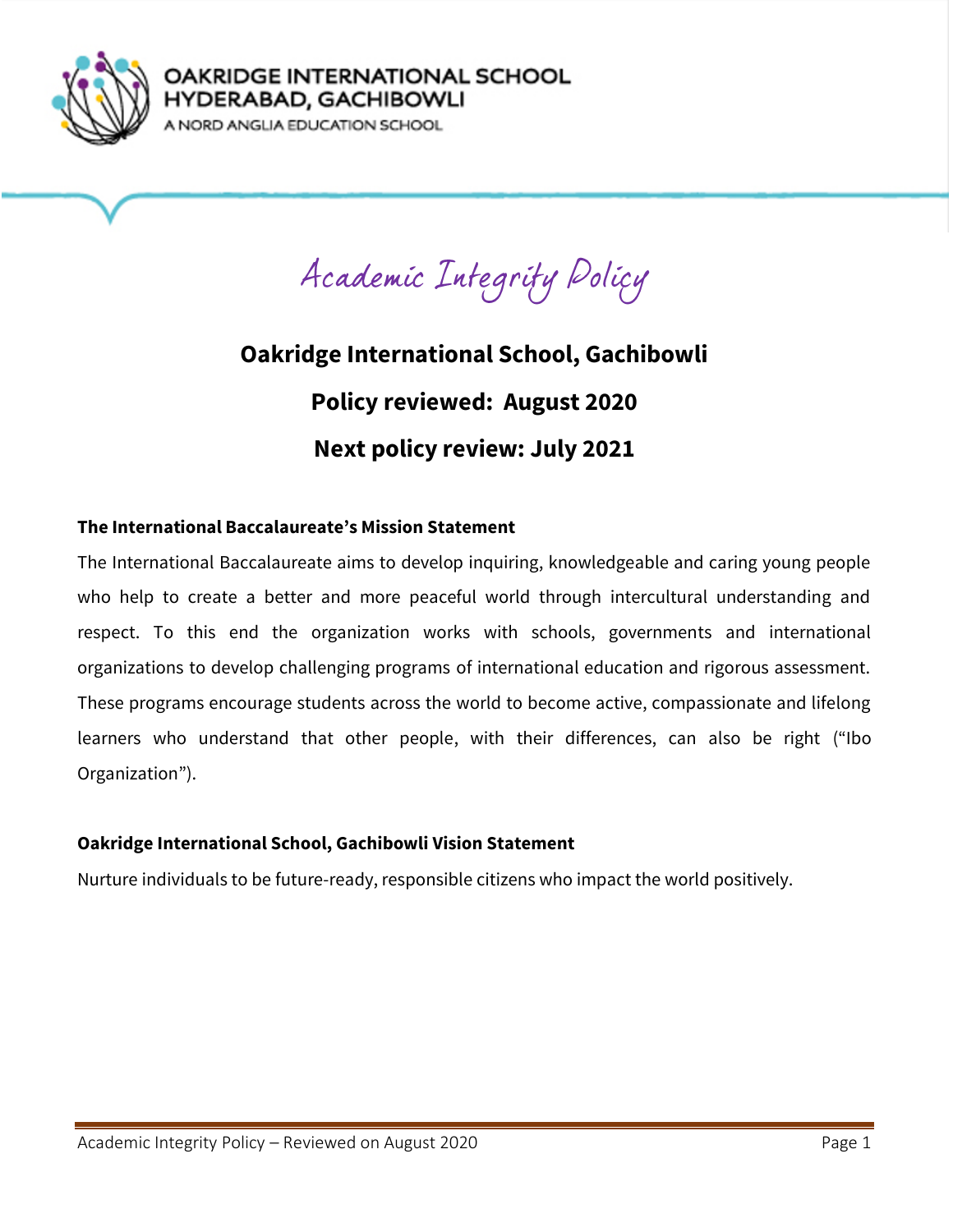

# OAKRIDGE INTERNATIONAL SCHOOL HYDERABAD, GACHIBOWLI

A NORD ANGLIA EDUCATION SCHOOL

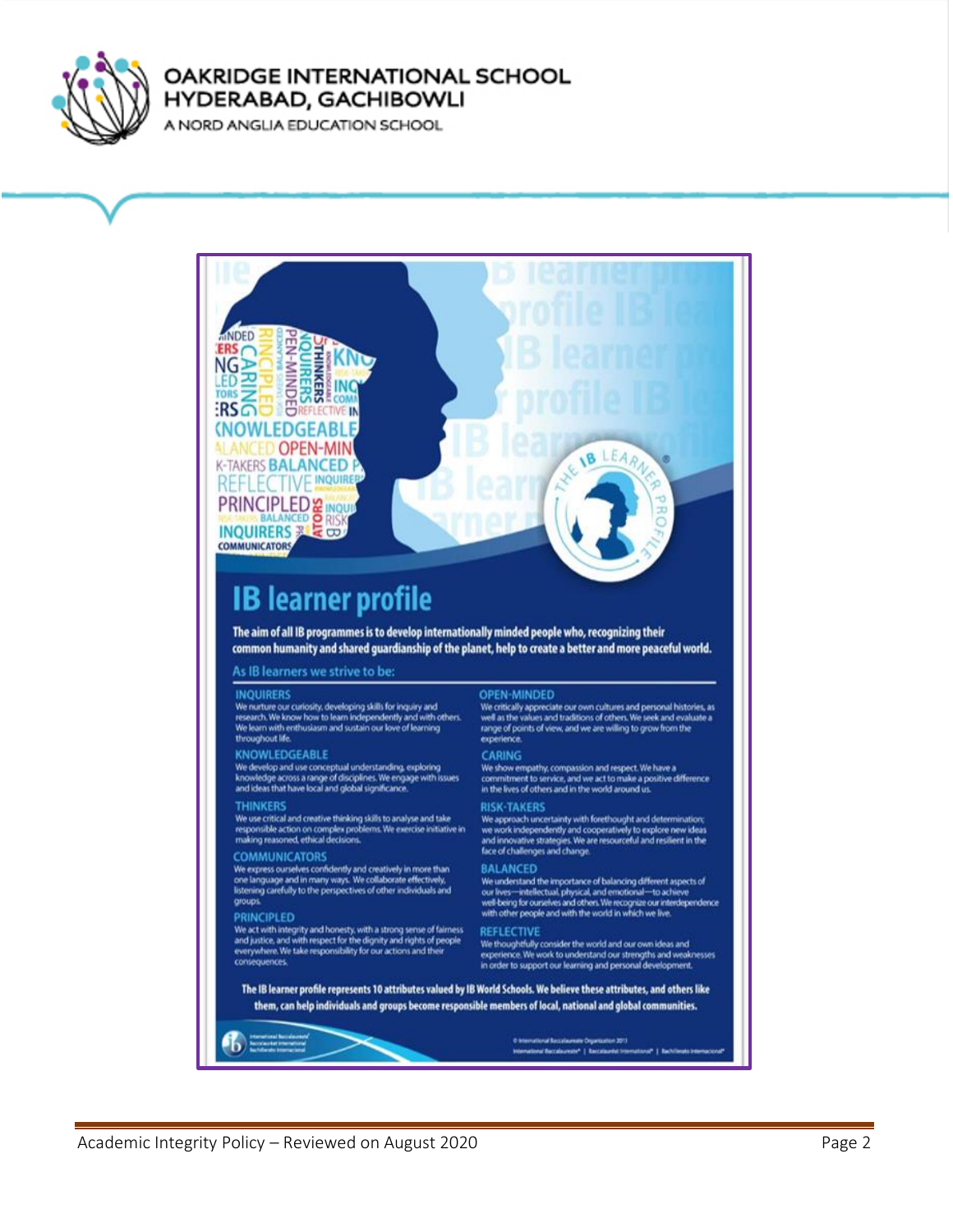

# **OAKRIDGE INTERNATIONAL SCHOOL**<br>HYDERABAD, GACHIBOWLI<br>A NORD ANGLIA EDUCATION SCHOOL

| <b>Table of Content</b>                                                |                     |
|------------------------------------------------------------------------|---------------------|
| <b>Topics</b>                                                          | <b>Page Numbers</b> |
| Academic Integrity: Philosophy and Practice                            | $4 - 5$             |
| Creating and maintaining a culture of Academic integrity in the school | 6                   |
| Malpractice                                                            | $7 - 9$             |
| Acknowledging Sources                                                  | $10 - 11$           |
| The Role of the Librarian                                              | 11                  |
| The Role of Turnitin                                                   | 12                  |
| Academic Integrity in the Arts                                         | $12 - 14$           |
| Responsibilities of Student                                            | $14 - 17$           |
| Responsibilities of Teacher                                            | $17 - 20$           |
| Monitoring and Sanctions                                               | $20 - 22$           |
| <b>Investigating Malpractice</b>                                       | $22 - 27$           |
| Links with other Policies                                              | $27 - 28$           |
| Conclusion                                                             | 28-29               |
| Glossary                                                               | 30                  |
| Bibliography                                                           | $31 - 32$           |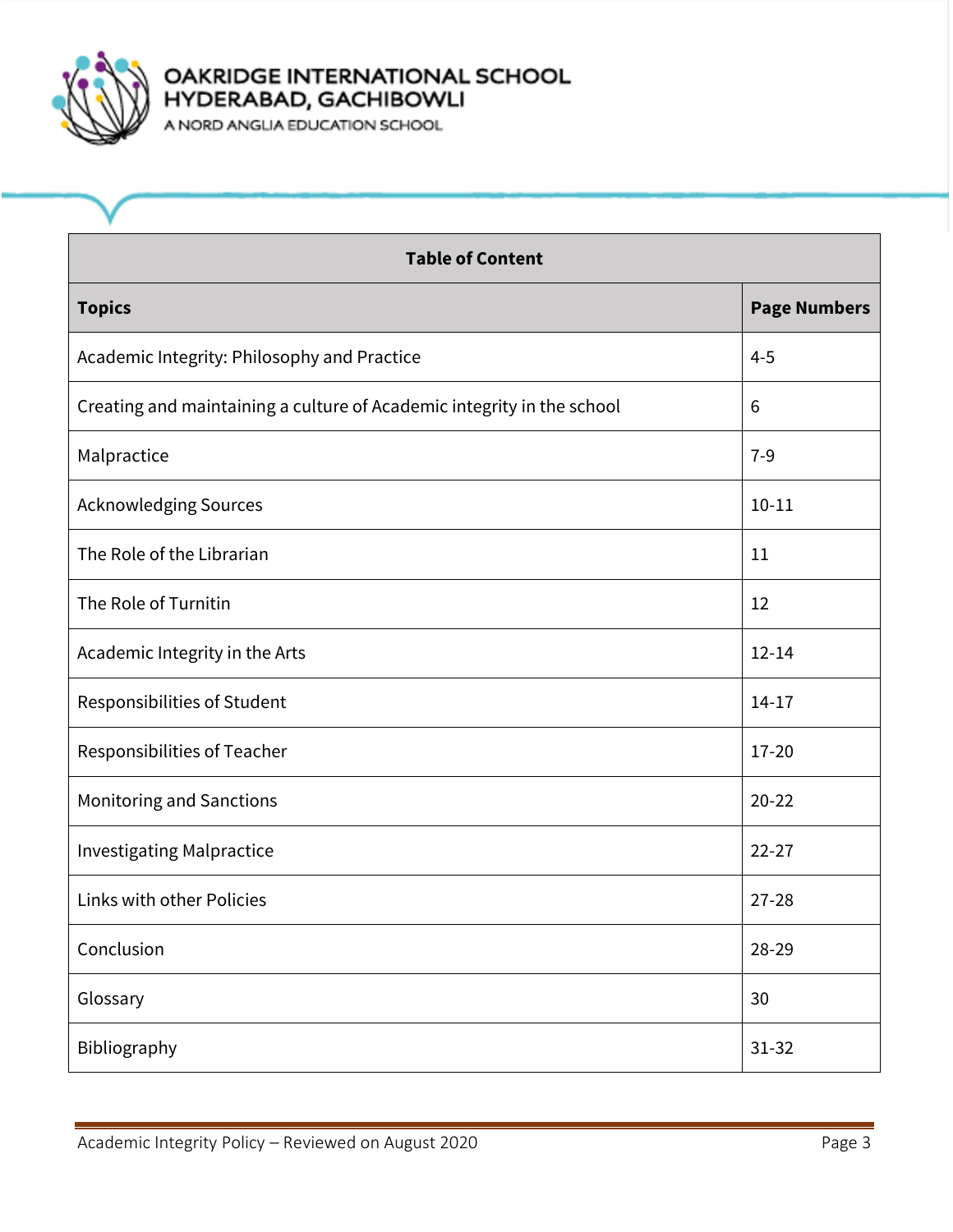

# **INTERNATIONAL SCHOOL** BAD, GACHIBOWLI

ORD ANGLIA EDUCATION SCHOOL

# **Academic Integrity: Philosophy and Practice**

#### **Philosophy**

Oakridge International School, Gachibowli (Henceforth, OIS), guided by the philosophy of the IB, places great value on the ethical qualities of personal integrity and academic integrity. Academic integrity is expected of all members of the school community – students, faculty, administration and parents. We are guided in our expectations and practices by two of the Learner Profile attributes, which describe students as:

- **PRINCIPLED:** They act with integrity and honesty, with a strong sense of fairness, justice and respect for the dignity of the individual, groups and communities. They take responsibility for their own actions and the consequences that accompany them.
- **REFLECTIVE:** They give thoughtful consideration to their own learning and experience. They are able to assess and understand their strengths and limitations in order to support their learning and personal development.

#### **The aim of this policy is to:**

- Promote good academic practice and a school culture that actively encourages academic integrity.
- Enable students to understand what constitutes academic integrity and dishonesty.
- Encourage students to look to their teachers, supervisors and coordinators for support when completing assessed work in order to prevent any possible form of malpractice.
- Ensure that students understand the importance of acknowledging accurately and honestly all ideas and work of others.
- Explain to students that they have an important role in ensuring that their work is 'academically honest'.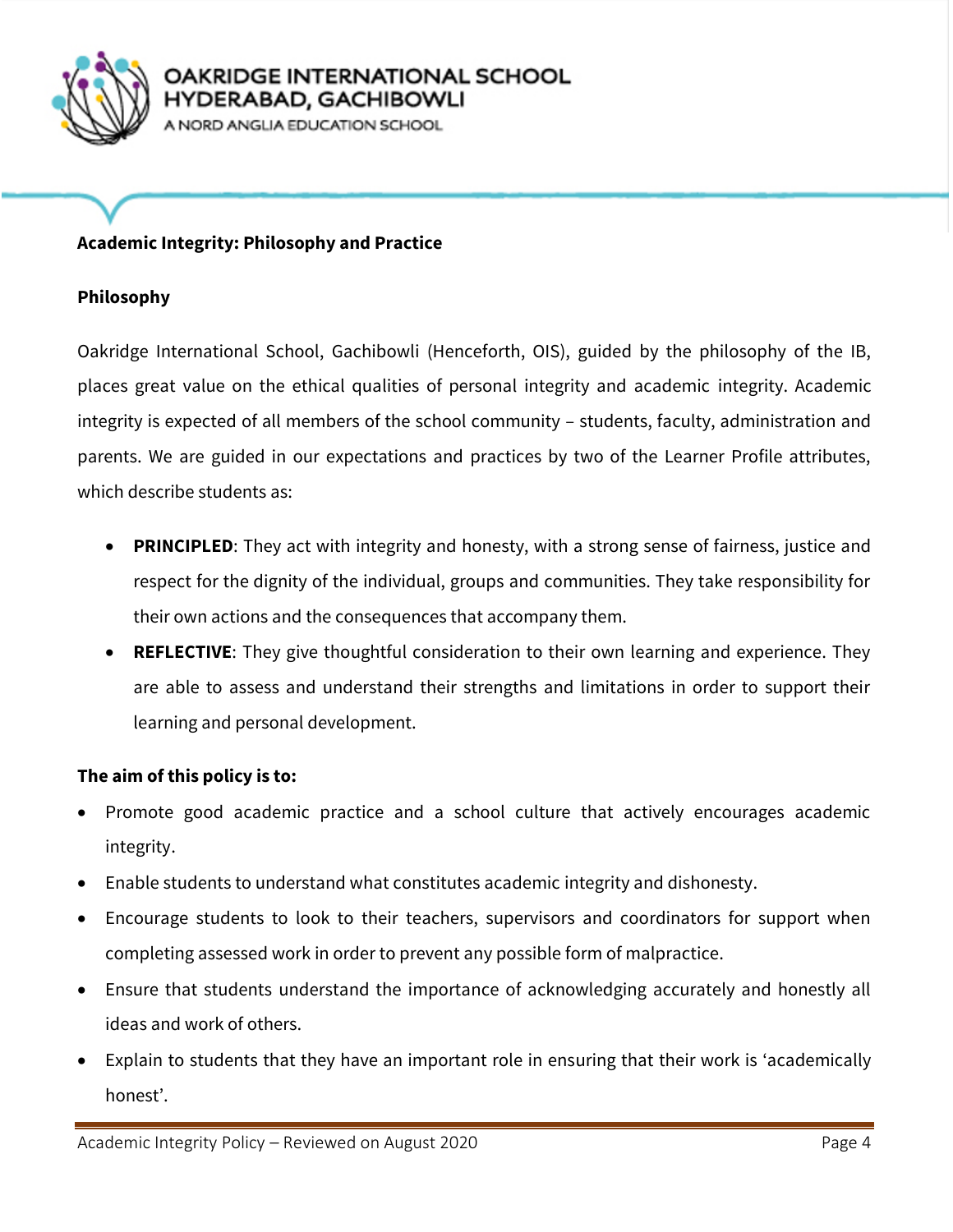

# **GE INTERNATIONAL SCHOOL** BAD. GACHIBOWLI

ORD ANGLIA EDUCATION SCHOOL

- Impart to students that plagiarism is a serious academic offence for which shows no tolerance.
- Explain to students precisely what penalties will be imposed should they be found guilty of malpractice.

#### **What is Academic Integrity?**

#### **Academic Integrity refers to:**

- Appropriate behavior while examinations (projects/assignments/academic research) are being conducted.
- The full acknowledgement of the original authorship and ownership of creative material.
- The production of authentic pieces of work.
- The protection of all forms of intellectual property which include forms of intellectual and creative expression, as well as patents, registered designs, trademarks, moral rights and copyright.

Academic Integrity must be seen as a set of values and skills that promote personal integrity and good practice in teaching, learning and assessment. It is influenced and shaped by a variety of factors including peer pressure, culture, parental expectations, role modelling and taught skills. Although it is probably easier to explain to candidates what constitutes academic dishonesty, with direct reference to plagiarism, collusion and cheating in examinations, whenever possible the topic must be treated in a positive way, stressing the benefits of properly conducted academic research and a respect for the integrity of all forms of assessment for the students. Or,

Academic Integrity serves to promote personal integrity and engender respect for others and the integrating of their work. Upholding academic Integrity also helps to ensure that all students have an equal opportunity to demonstrate the knowledge and skills they acquire during their studies.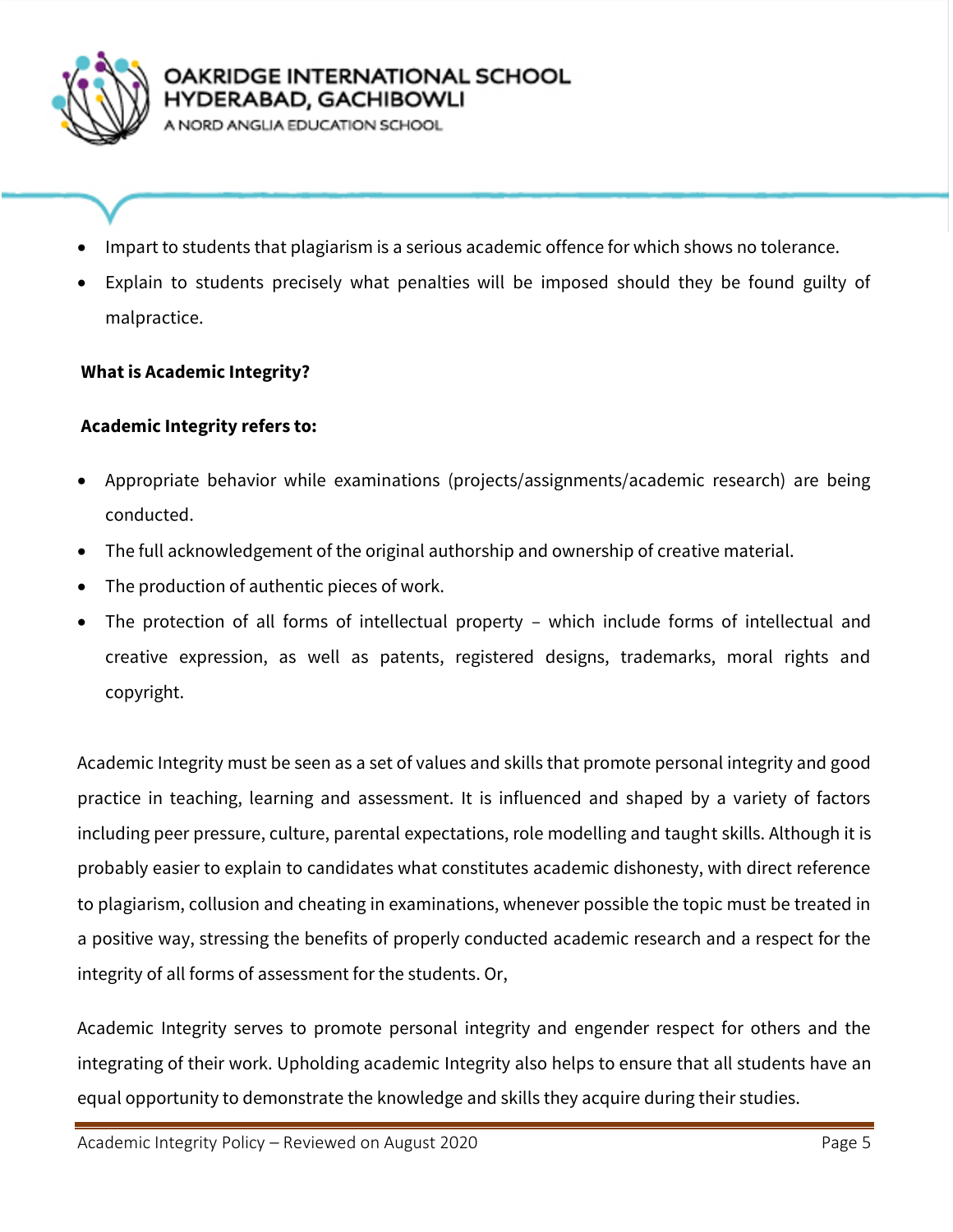

# **SE INTERNATIONAL SCHOOL** BAD. GACHIBOWLI

**NGLIA EDUCATION SCHOOL** 

#### **Creating and maintaining a culture of Academic integrity in OIS**

#### **Expectations**

An education system in Oakridge can be considered effective if its recipients learn and develop the skills needed to face life beyond the classroom. In order to serve the needs of universities and employers, that learning must be subject to assessment.

Assessments can only be trusted and recognized by organizations if they are a true and genuine reflection of the personal level of achievement of a student and are carried out legitimately, under equal and comparable conditions. This requires a "level playing field" where our school creates and fosters academic integrity as an irrevocable principle.

If the assessment process is distorted by dishonest acts, the validity of the entire learning process is threatened. We at Oakridge should therefore do our utmost to promote academic integrity and ensure that all members of the school community support the principle.

Regardless of whether an act of student academic misconduct or school maladministration is intentional or accidental, the damage caused by these incidents creates real barriers to the teaching and learning process, resulting in students not achieving their desired outcome. Further, a feeling of distrust and discontent can develop among members of the school community and other end-users of the endorsed grades or qualifications who may lose the confidence that the school promotes and embraces academic integrity. Subsequently, the reputation of the school can suffer negatively, as well as affecting the validity of the obtained grades or qualifications awarded to students.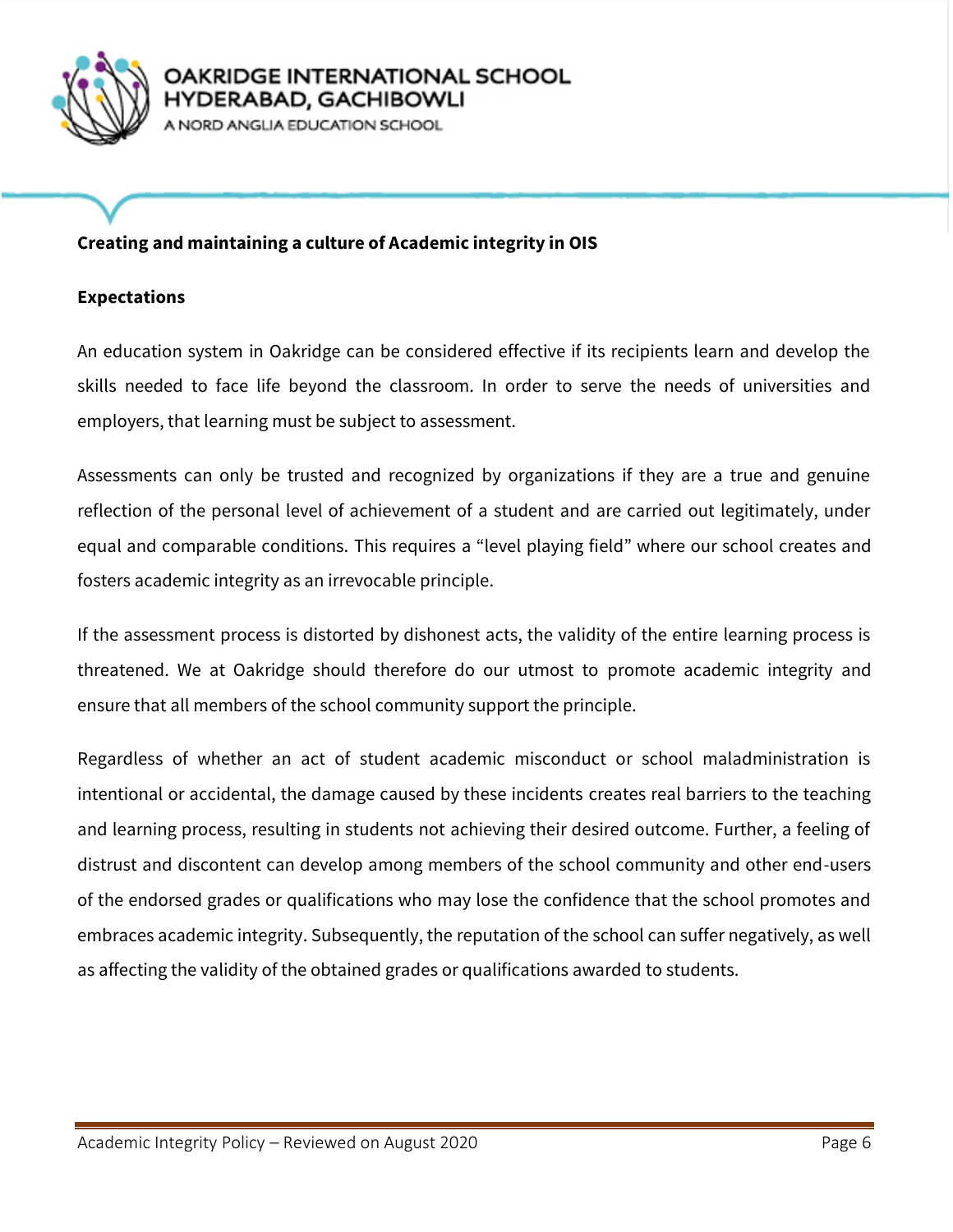

# **GE INTERNATIONAL SCHOOL \BAD, GACHIBOWLI**

**VORD ANGLIA EDUCATION SCHOOL** 

#### **What is Academic 'Malpractice'?**

Malpractice is behavior that results in, or may result in the candidate or any other candidate gaining an unfair advantage in one or more assessment component.

#### **Malpractice may include:**

- Plagiarism: The representation of the ideas or work of another as the candidate's own.
- Collusion: Supporting malpractice by another candidate allowing one's work to be copied or submitted for assessment by another.
- Duplication of work: The presentation of the same work for different parts of the diploma (An example would involve submitting the same piece of work for a History Extended Essay and the History internal assessment).
- Fabrication of data: Falsifying, misrepresenting or inventing data or information to support an argument, experiment or opinion.

#### **Malpractice also includes:**

- Making up data for an assignment.
- Falsifying a CAS record.
- Leaving and/or accessing unauthorized material in a bathroom/restroom that may be visited during an examination.
- Exchanging information or in any way supporting the passing on of information to another candidate about the content of an examination.
- Taking unauthorized material into the examination room, including a mobile phone, an electronic device, own rough paper, notes, etc.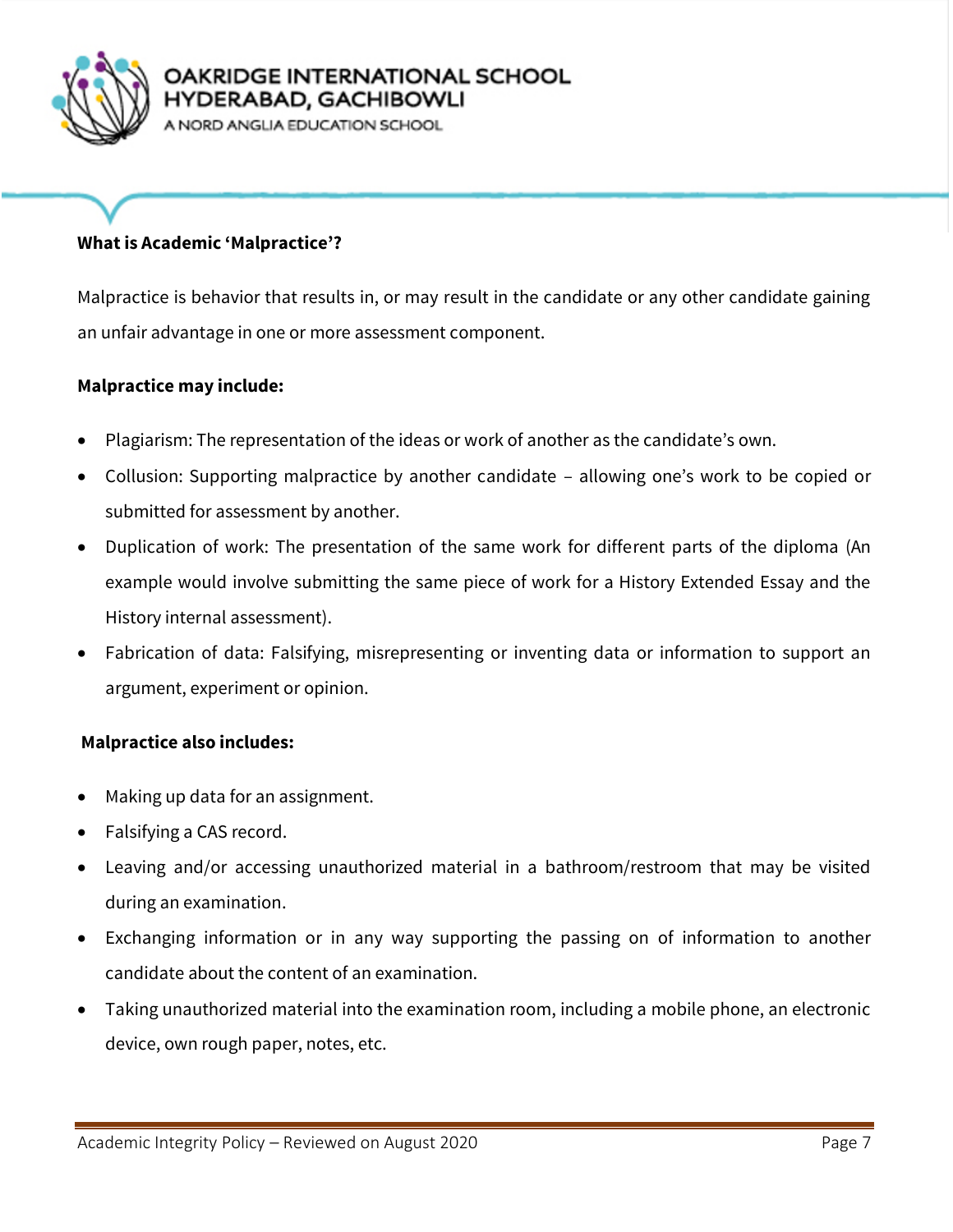

# **GE INTERNATIONAL SCHOOL** BAD. GACHIBOWLI

ORD ANGLIA EDUCATION SCHOOL

- Misbehaving during an exam, including any attempt to disrupt the examination or distract another candidate.
- Copying the work of another candidate with or without their permission.
- Referring to or attempting to refer to, unauthorized material that is related to the examination.
- Failing to comply with the instructions of the invigilator or other member of the school's staff responsible for the conduct of an examination.
- Impersonating another candidate.
- Including offensive material in a script.
- Stealing examination papers.
- Disclosing or discussing the content of an examination paper with a person outside the immediate community within 24 hours after the examination.
- Using an unauthorized calculator during an examination.
- Concealing and/or using unauthorized software on a graphic calculator, particularly, but not only, during examinations.

# **Defining Forms of Malpractice**

**Collusion/Collaboration:** Collaboration involves working together with other students. There are occasions where collaboration with other candidates is permitted or actively encouraged such as a Community Project of the MYP. Nevertheless, the final work must be produced independently, despite the fact that it may be based on similar data. This means that the abstract, introduction, content, conclusion or summary of a piece of work must be written in each candidate's own words and cannot therefore be the same as another candidate's unless explicitly outlined by the requirement of the assessment. For example, if two or more candidates have exactly the same introduction to an assignment, the final award committee will interpret this as collusion (or plagiarism), and not collaboration. Even if a student has 'collaborated' with another student, the work finally presented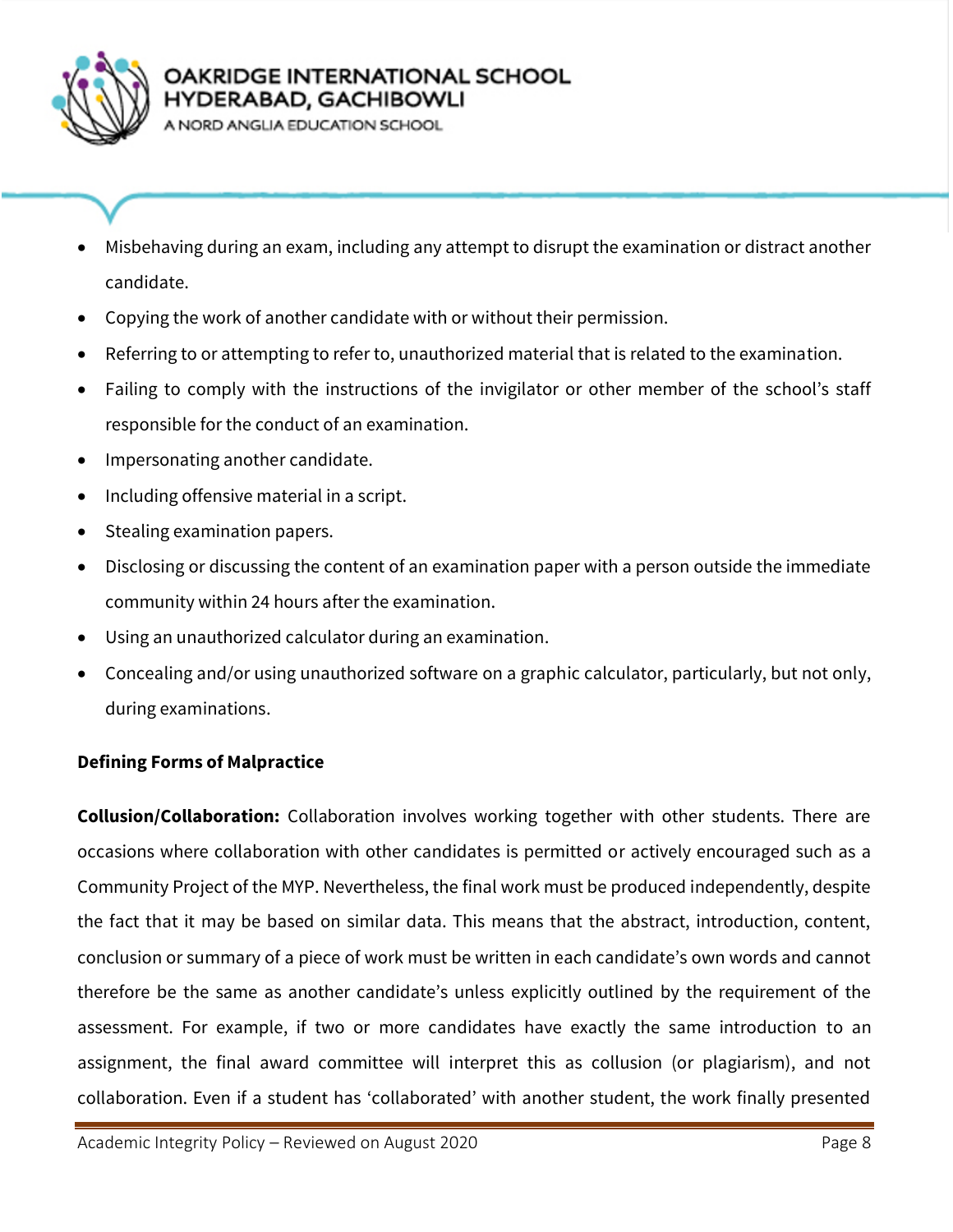

# **GE INTERNATIONAL SCHOOL** BAD. GACHIBOWLI

NGLIA EDUCATION SCHOOL

must be his/her own. Collusion is malpractice and will be penalized. Working together is collaboration while copying someone else's work is collusion.

**Plagiarism**: Plagiarism is passing off someone else's work, writing, thoughts, visuals, graphics, music and ideas as a student's own. Plagiarized work is work which fails to acknowledge the sources which it uses or upon which it is based. Plagiarism is a clear breach of academic integrity. It is also a criminal offence in some instances.

**What is paraphrasing?** Paraphrasing is writing a piece of text out in your own words. This is permitted but the sources used must be acknowledged.

**What is Infringement?** Infringement is when a student unintentionally violates the standard academic practice of clearly acknowledging all ideas and words of other persons. In this case, the candidate is not deliberately attempting to gain an unfair advantage. An example of infringement would be a candidate who has not used some means of indicating a quotation, but has cited the source of the text in the bibliography or in a footnote. The final award committee may designate a case of this type as academic infringement and not malpractice. If the final award committee decides that an academic infringement has been established, no marks will be awarded for the component or part(s) of the component. The candidate will still be eligible for a grade in the subject. The Head of School will be notified that this action has been taken. The case will not be recorded as malpractice.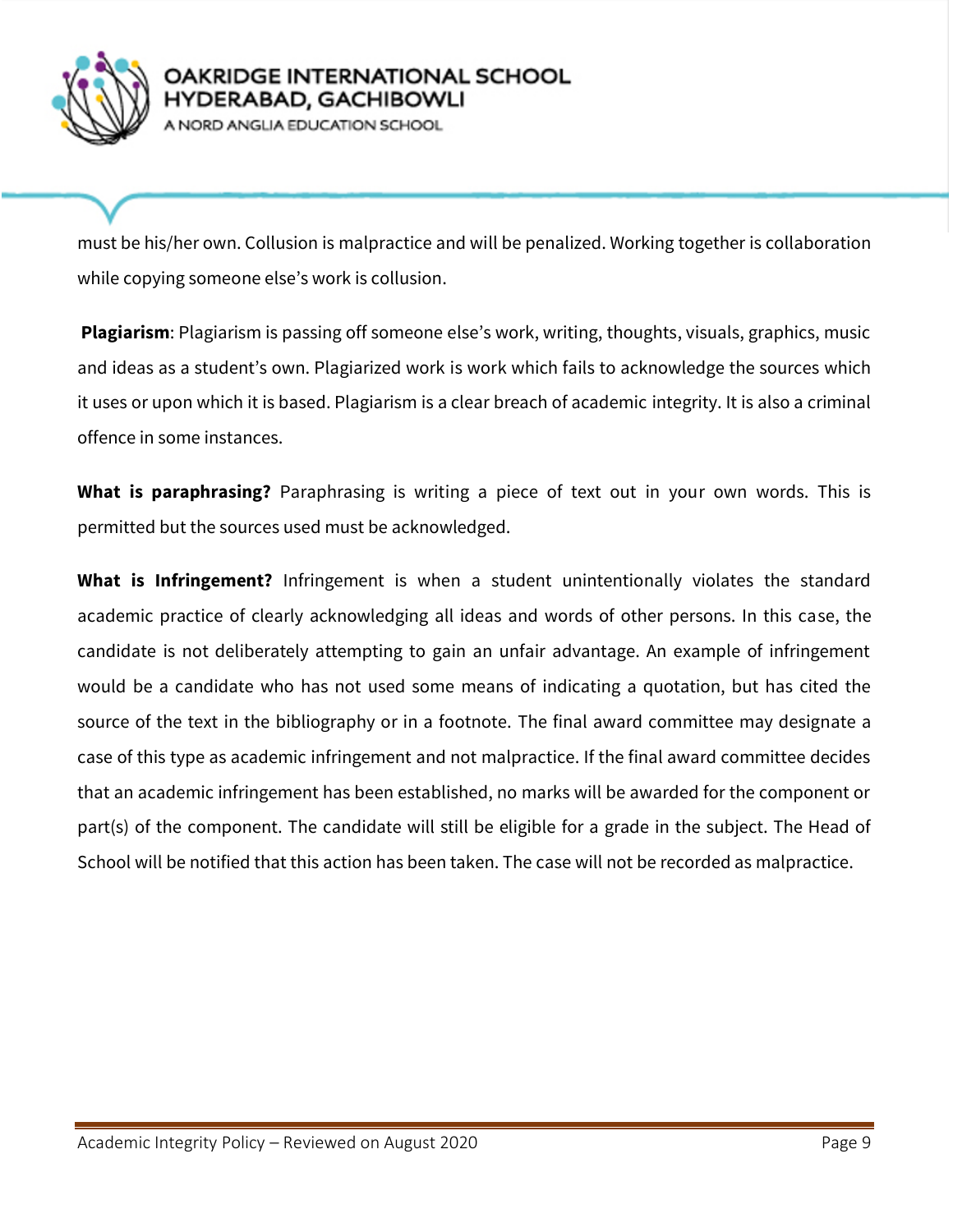

# **INTERNATIONAL SCHOOL** BAD. GACHIBOWLI

ORD ANGLIA EDUCATION SCHOOL

### **Acknowledging Sources**

#### **PYP**

- While referring to a website for research work, a student should write his/her understanding and to copy text verbatim.
- Every resource used (including websites, books, magazines, newspapers, DVD, CD-ROMs and photographs) should be mentioned in the bibliography.
- A listed Bibliography should be at the end of the report in alphabetical order. Students may even begin using the MLA format, especially during the PYP Exhibition.

#### **MYP and DP**

- The simplest method of avoiding plagiarism is to honestly, accurately and clearly acknowledge, by references in the body of work, and/or in a bibliography at the end, each and every piece of material used in the production of work.
- All ideas and work of other persons, regardless of their source, must be acknowledged.
- CD ROM, email messages, web sites on the Internet and any other electronic media must be treated in the same way as books and journals.
- The sources of all photographs, maps, illustrations, computer programs, data, graphs, audiovisual and similar material must also be acknowledged.
- Passages that are quoted verbatim must be enclosed within quotation marks and references provided.
- All works of art, film, dance, music, theatre arts or visual arts must have their source/origin acknowledged.
- Always use "Turnitin" (access for which is available with all teachers) or similar electronic checks to affirm the authenticity of the work submitted.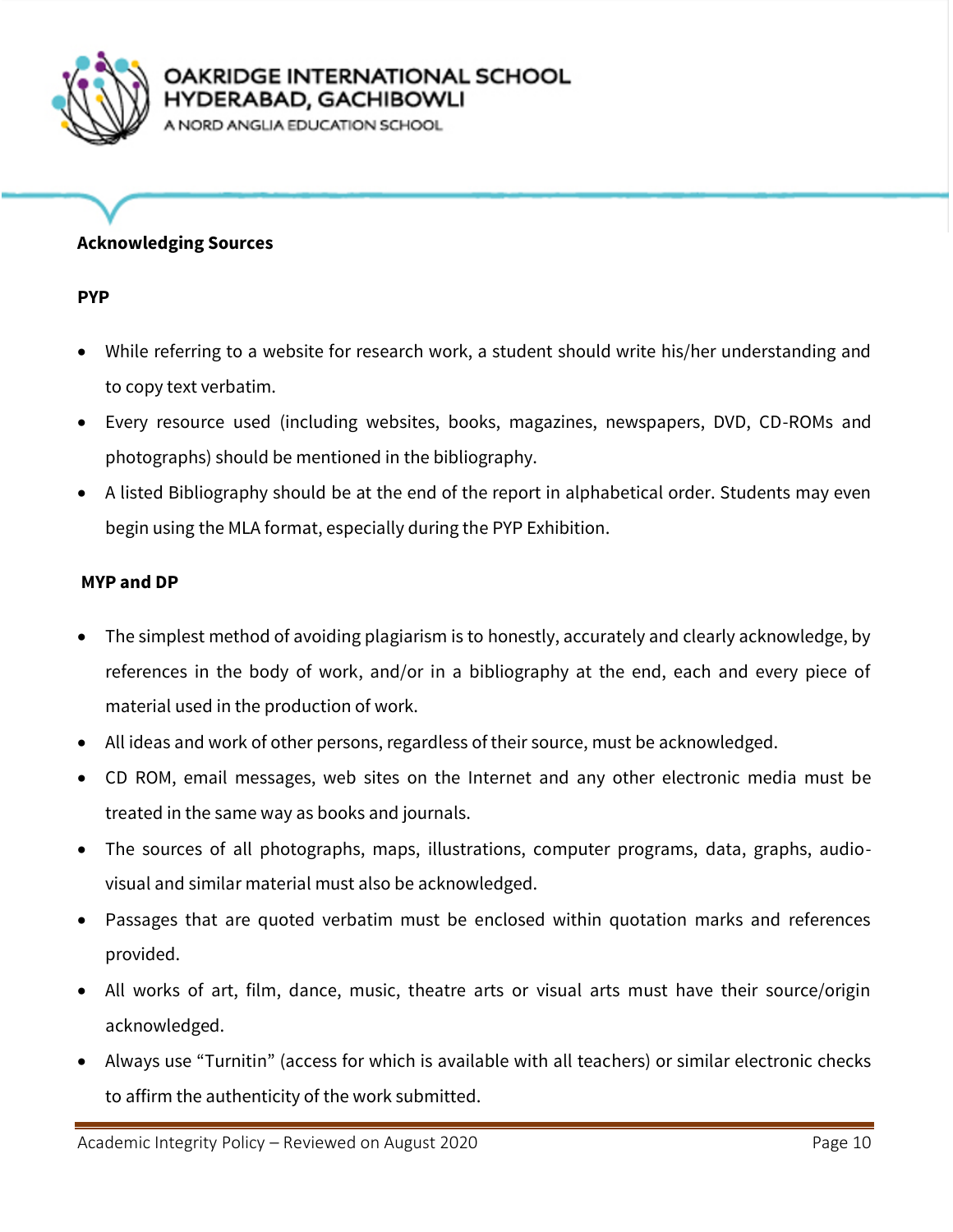

# E INTERNATIONAL SCHOOL BAD. GACHIBOWLI

NGLIA EDUCATION SCHOOL

- Material cannot be paraphrased without acknowledging the source.
- Styles of citation such as the MLA style or Chicago style may be employed by the students to acknowledge sources cited.

#### **The Role of the Librarian**

The Librarian is a very useful resource for all the students and teachers.

- School librarians teach and employ good academic practice for documenting sources used.
- Their knowledge of resources available and their search skills can be used to validate sources cited, and they are often able to trace the origins of suspect passages.
- They may conduct sessions for students to give guidance on appropriate citation systems.
- Librarians may even help students identify authentic sources of information during research work.
- He /She is an expert in the area of academic integrity, and can provide ethical guidance alongside information on the most appropriate citation system to use in each assignment, particularly the Extended Essay in the IBDP and the Personal Project in the MYP (community project in MYP and Exhibition in the PYP)
- Librarians can also play a role in promoting academic integrity, particularly with technical skills such as citing or referencing.
- To prevent malpractices at early stages, librarians can introduce authentic and selective resources that support student learning and allow students to move quickly through the locating phase into working with the information and gaining a deeper understanding.
- DP students work with librarians to strengthen the focus on research skills and highlight the importance of good referencing practice ensuring academic integrity.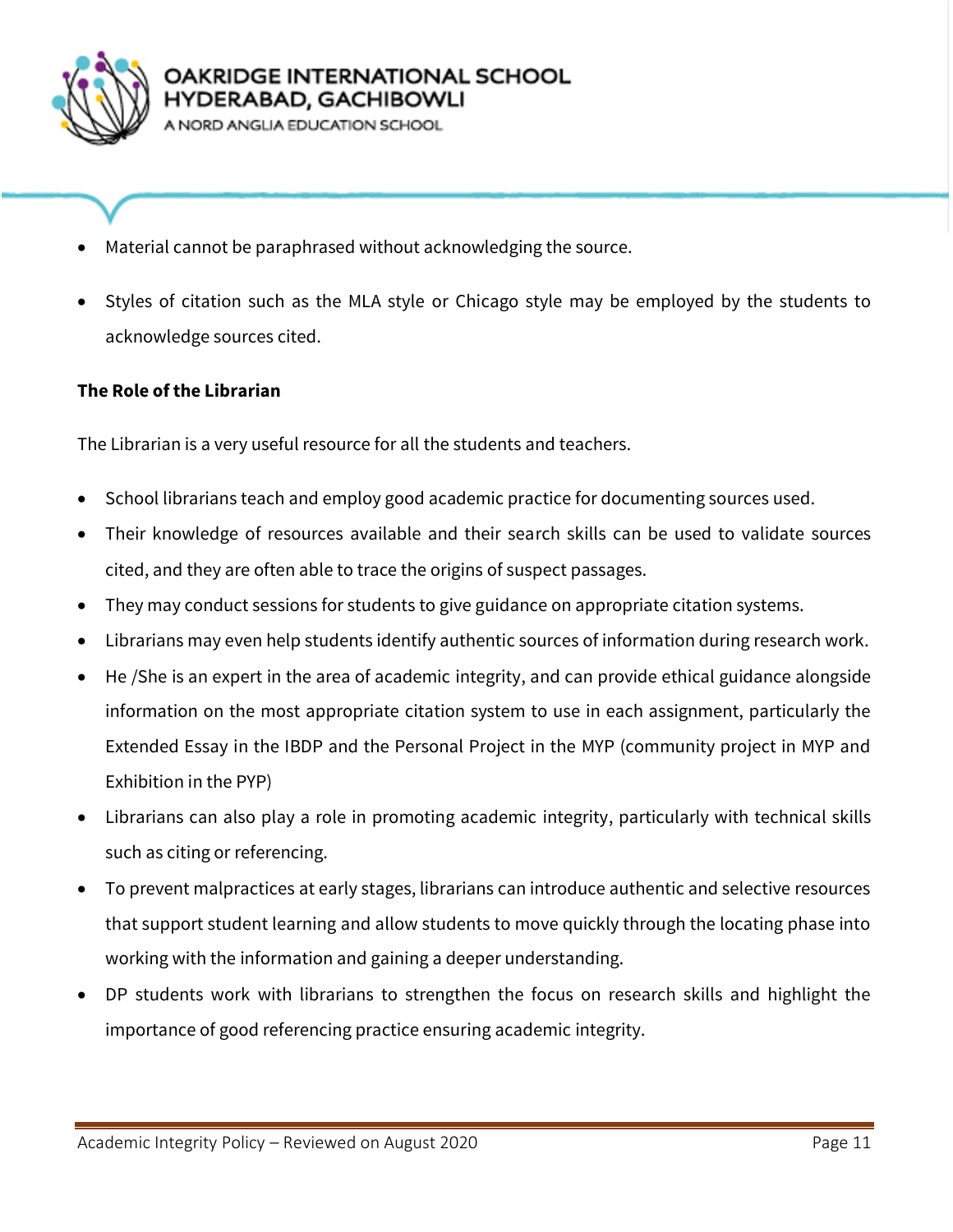

E INTERNATIONAL SCHOOL BAD. GACHIBOWLI

**NGLIA EDUCATION SCHOOL** 

**The Role of Turnitin:** To promote academic Integrity and teach students about plagiarism and accountability, the school has purchased a license for turnitin.com. All teachers starting with the MYP Year 1 will be expected to introduce students to using Turnitin. As students get older and go into later MYP years, teachers will expect that all summative and formative written assignments be checked through turnitin. When students reach Year 1 of the DP, they will have been accustomed to using this software automatically before turning in any assignment.

While turnitin can check for plagiarism, the similarity report it produces must be checked by teachers and must be explained to students. Each teacher will create his/her own acceptable percentage boundaries for similarity reports depending on the assignment and its length. It is the responsibility of the teacher to guide students on how to avoid inadvertently be found guilty of academic dishonesty. Every learning opportunity be given to students to ensure that they are able to model this behavior.

#### **Academic Integrity in the Arts**

**A. Plagiarism in the Arts** Copying works of art, whether music, film, dance, theatre arts or visual arts, without proper acknowledgment, may also constitute plagiarism. There are circumstances where the creative use of the work of another artist is acceptable, but the original source must always be acknowledged. Candidates must understand that passing off the work of another person as their own is not acceptable and constitutes malpractice, regardless of whether the act was intentional.

**B. Acknowledging Sources in the Arts** Candidates must at least be aware that forms of intellectual and creative expression (for example, works of literature, art or music) must be respected and are normally protected by law. By implementing measures to prevent plagiarism schools are helping to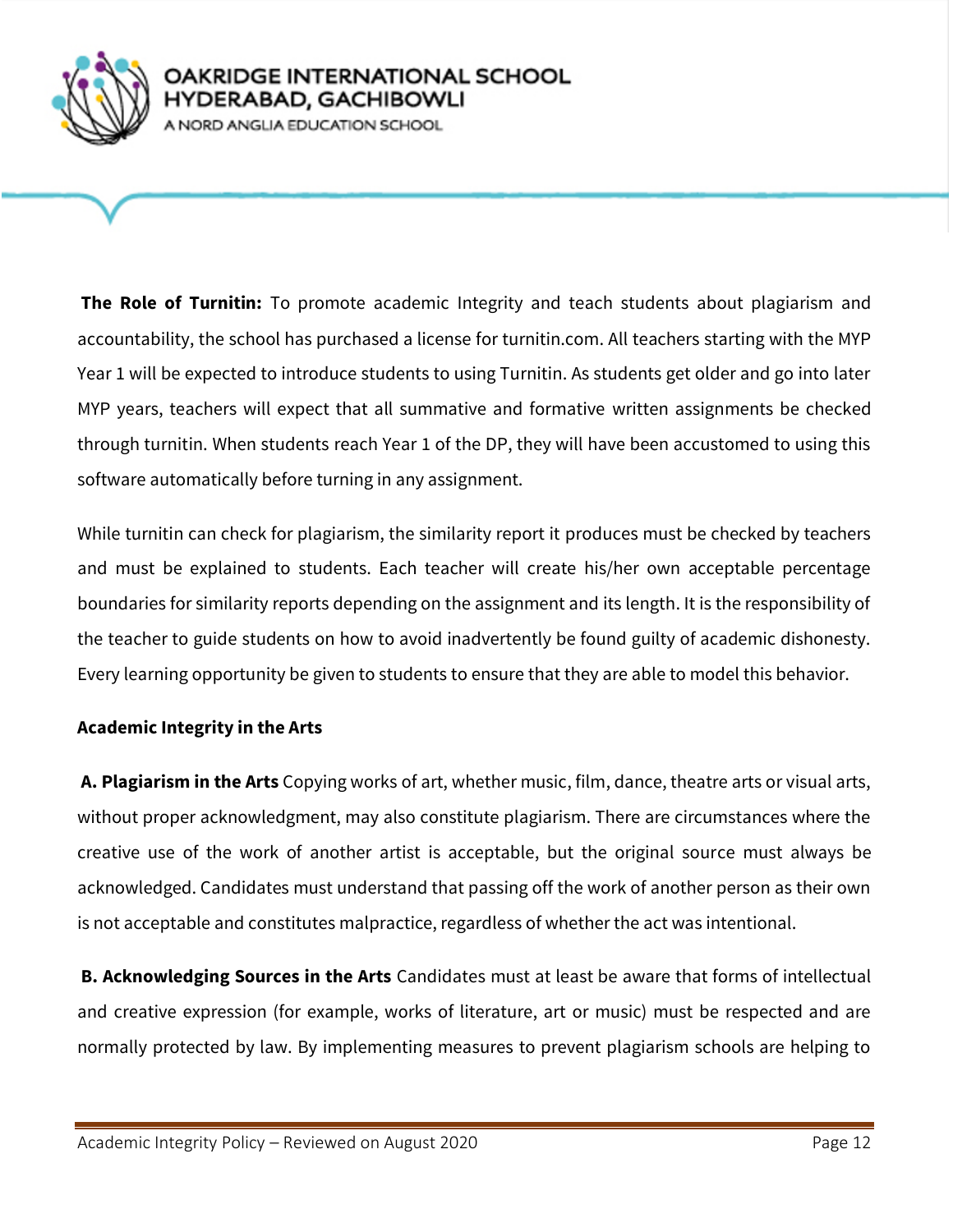

**GE INTERNATIONAL SCHOOL .BAD. GACHIBOWLI** 

**VORD ANGLIA EDUCATION SCHOOL** 

combat illegal out-of-school activities (for example, illegal music downloads, peer-to-peer/P2P file sharing) for which candidates may face legal proceedings.

**C. Academic Integrity in the Arts** Although the principles of academic integrity apply equally to all subjects, there are issues that are particularly relevant to the arts, where imitation, influence and inspiration have a respectable tradition. The observation of form and its resemblance to nature, or to another artist's work, is a skill to be nurtured. There is an expectation that candidates may be influenced by the work of other artists and writers, whose works may inspire the candidates' own creativity.

Thus, there are circumstances where the creative use of the work or ideas of another person is acceptable, but the original source must always be acknowledged. The imitation of another artist's work may be acceptable in contexts that are well defined by the teacher, but candidates must understand that passing off the work of another person as their own is not acceptable and constitutes malpractice.

**What Support Can Students Expect from OIS?** Through its 'Academic Integrity Policy', the school makes it clear what constitutes academic integrity and an authentic piece of work.

- All students will be introduced to the Academic Integrity Policy, by the Coordinators in the first Quarter. Depending on the complexity of the Grade Levels, the Coordinator will discuss the impact of the policy on the students.
- Students will be clearly informed about how malpractice will be investigated, and what the consequences are of having been found guilty of malpractice.
- Teachers must also actively use correct citing conventions when providing students with reference material.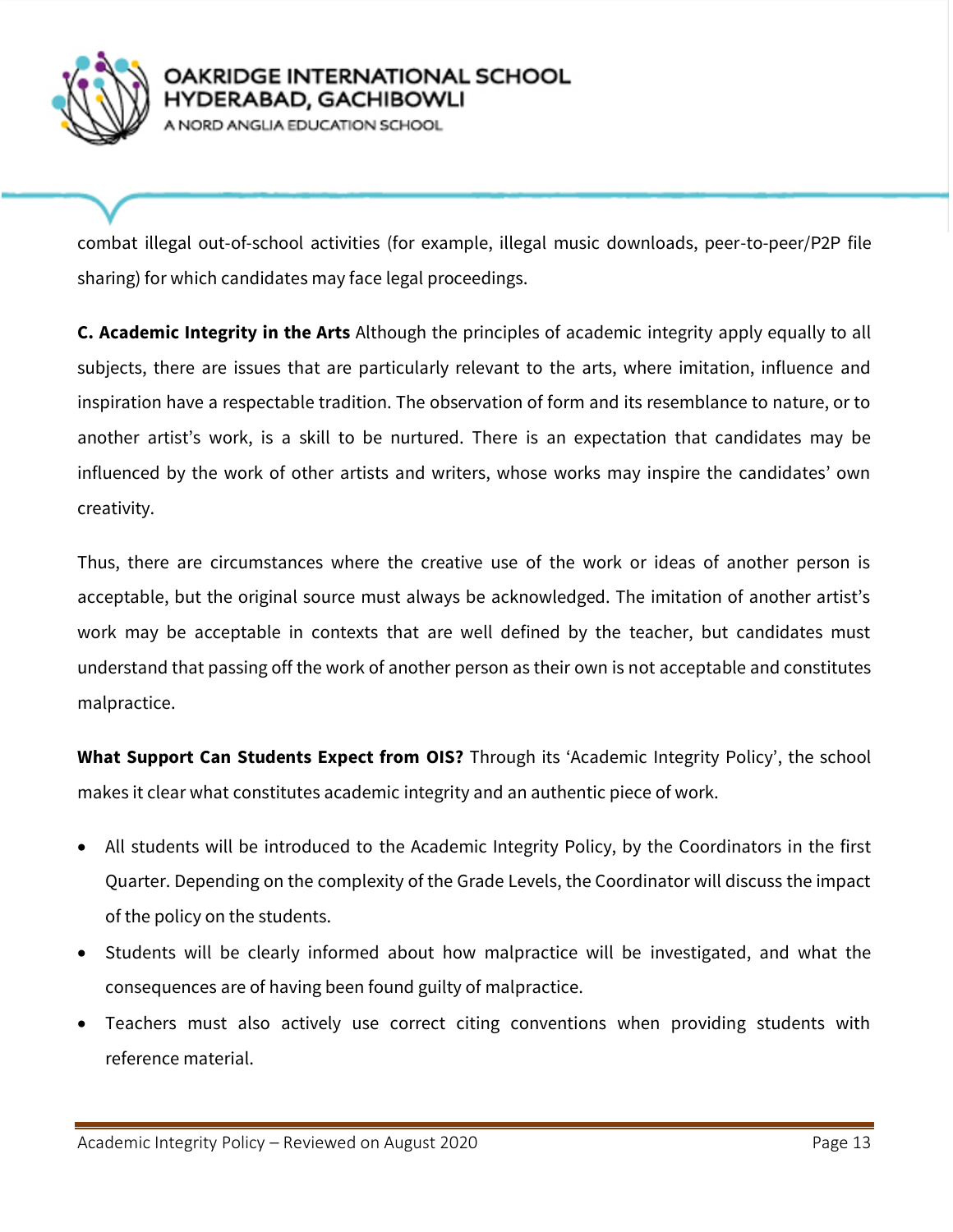

# **OAKRIDGE INTERNATIONAL SCHOOL** 'DERABAD, GACHIBOWLI

NORD ANGLIA EDUCATION SCHOOL

- The Librarian is always willing to provide support and assistance in terms of research, and the correct use of citations. The Library website also provides considerable advice regarding their aspects of academic integrity.
- Students will be advised at all times to act as honestly and as accurately as possible to acknowledge the ideas and work of others.
- Candidates will be provided with the 'Conduct of Examinations' prior to the exams, and this will be discussed fully by the student advisors.
- Provide professional development for teachers.
- Explain to the parents the importance of academic integrity during parent orientation programmes.

**Responsibilities of Student:** Responsibilities of students with respect to academic integrity include the following:

- Students are responsible for ensuring that all work submitted for assessment is authentically their own work.
- Students are responsible for fully and correctly acknowledging the work and ideas of others.
- Students are expected to review their own work before submission for assessment to identify any passages, computer programs, data, photographs and other material, which require acknowledgement.
- Students may be required to submit their work using Turnitin.com. Failing to do this could result in an accusation of plagiarism and/or a refusal to accept the work within school and/or to submit the work to the IB.
- Students are expected to comply with all internal school deadlines. This is for their own benefit and may allow time for revising work that is of doubtful authorship.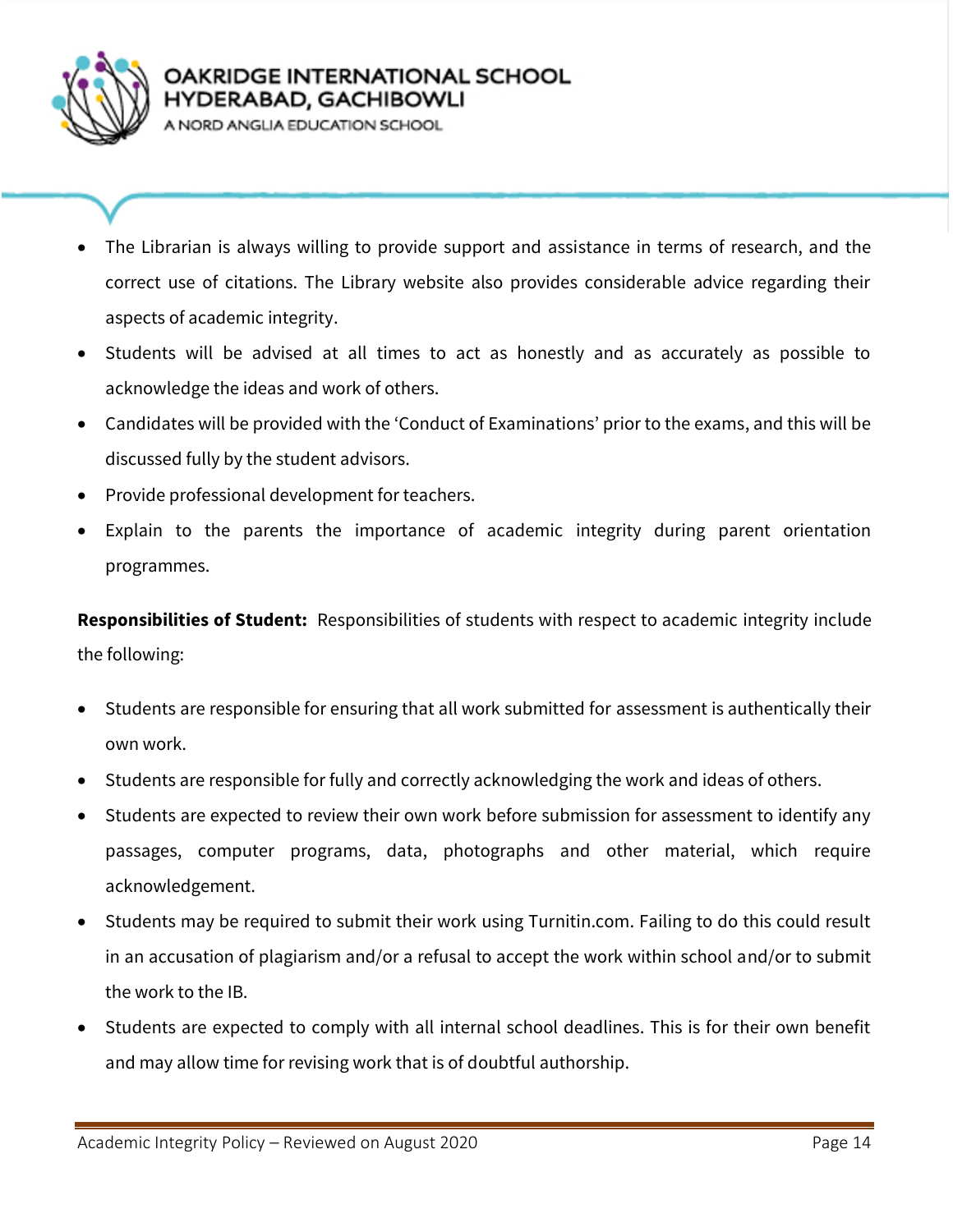

# **GE INTERNATIONAL SCHOOL** BAD. GACHIBOWLI

NGLIA EDUCATION SCHOOL

#### **PYP students:**

- Students are encouraged to show academic integrity in all classwork and homework assignments.
- Students are expected to follow guidelines while researching in school or at home.
- Follow the guidelines given by the teachers and the librarian while working on PYP exhibition.

#### **MYP students:**

- Maintain Process journals when working on community project or personal project or any projects assigned by subject group teachers.
- Familiarize themselves with what constitutes academic misconduct in the on-screen examination.
- MYP students need to submit work that is authentic as part of the e- Portfolios and personal/community projects.

For MYP culminating projects, students and their supervisor must use the academic integrity form provided by the IB to note their meeting dates and the main points discussed and to declare the academic integrity of work.

The IB requires that every IB World School offering the MYP must have a policy to promote academic integrity. This policy must be shared with MYP candidates and their legal guardians when they begin the programme and must be followed up with reminders at regular intervals throughout the programme.

IB teachers are best placed to determine whether candidates' work meets the IB's standards concerning academic integrity. The IB expects teachers to use appropriate means to ensure that work is, to the best of their knowledge, the candidate's authentic work.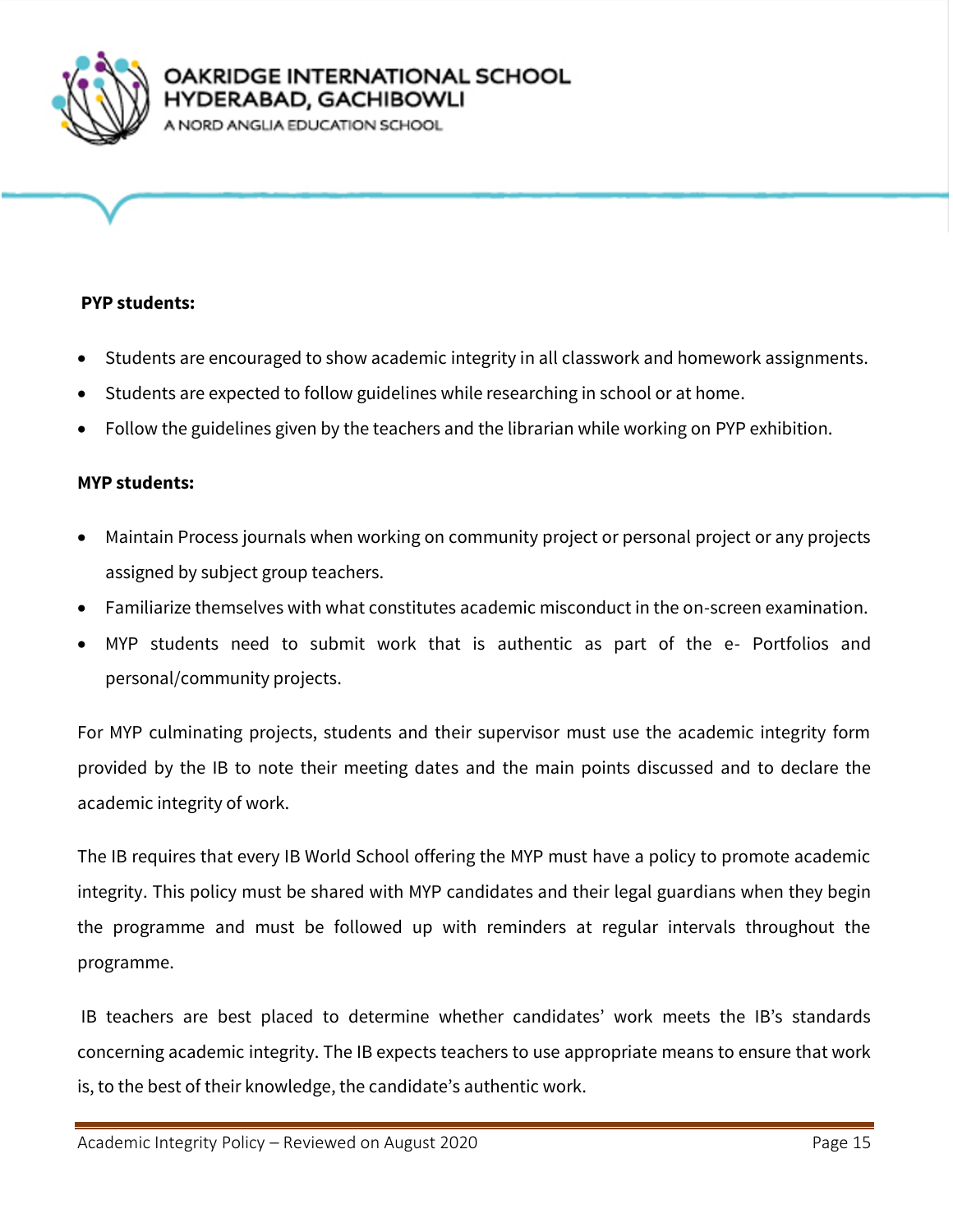

# **INTERNATIONAL SCHOOL** BAD. GACHIBOWLI

NGLIA EDUCATION SCHOOL

Schools are responsible for checking and authenticating all candidates' work before submission to the IB for assessment or moderation. Work that cannot be authenticated by the teachers must not be submitted to the IB for assessment.

#### **DP students:**

Once a student has 'signed off' the official IBDP undertaking letter of authenticity indicating that and internally assessed piece of work is authentically his/hers, there is no opportunity to re-submit different work, if the first submission is deemed to be plagiarized.

Students should be aware that teachers have the right to refuse to upload the internal assessment (IA) if they do not believe the student has completed the work within the terms of the Academic Integrity Policy. This will also become relevant if the student cannot prove ownership to the teacher's satisfaction or the satisfaction of the IBDP Coordinator. The IB will accept the teacher's decision in this case.

It is the student's responsibility, if academic integrity is breeched, to prove that all pieces of work are his/her own, and have not been plagiarized. In addition to this, since DP candidates submit work for assessment in a variety of media that may include audio/visual material, text, graphs, images and/or data published in print or electronic sources. If a candidate uses the work or ideas of another person, the candidate must acknowledge the source using a standard style of referencing in a consistent manner. A reader must be able to clearly distinguish between the words, illustrations, findings and ideas of the candidate and the words and work of other creators.

#### **CBSE students:**

All students understand the basic meaning and significance of academic integrity.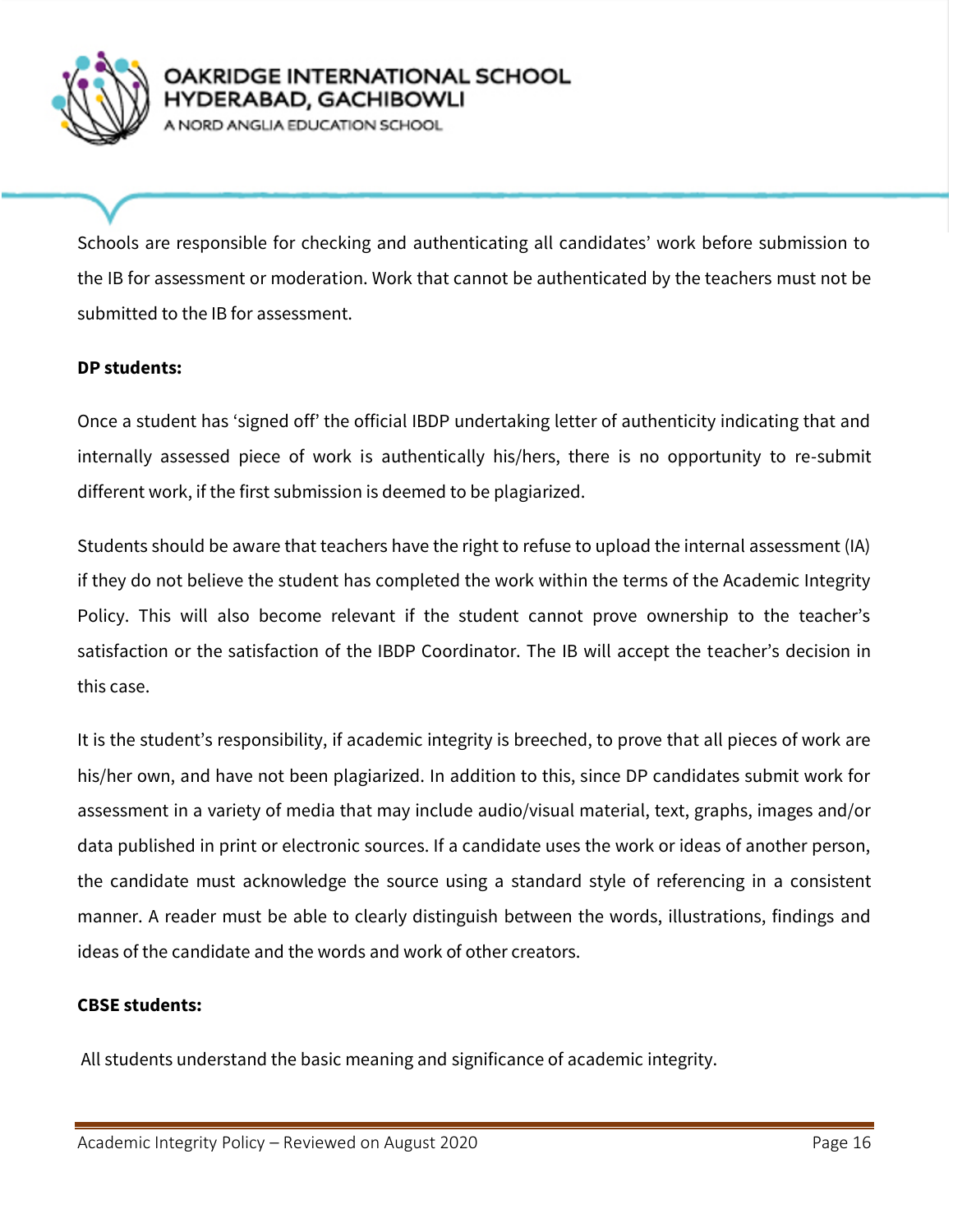

# **GE INTERNATIONAL SCHOOL** BAD. GACHIBOWLI،

ORD ANGLIA EDUCATION SCHOOL

All work produced by students is their own, authentic work. All such authentic work has the ideas and words of others fully acknowledged through standard methods such as referencing, bibliographies and so on. Students understand and obey the rules relating to the proper conduct of examinations. Students understand the difference between collaboration and collusion, and that it is unacceptable to present work arrived at through a process of collusion. The policy refers to all assignments set and completed in school or at home, ranging from basic pieces of homework to formal assessments. Passages that are quoted verbatim must be enclosed within quotation marks and references provided. All works of art, film, dance, music, theatre arts or visual arts must have their source/origin acknowledged. Material cannot be paraphrased without acknowledging the source. Styles of citation such as the MLA style may be employed by the students to acknowledge sources cited. Many of the sites also provide information on grammar and mechanics.

#### **Responsibilities of Teacher:**

- To be vigilant for obvious changes in a candidate's style of writing, for work which is too mature, too error-free or more characteristic of an experienced academic than a secondary school student.
- Subject teachers are in the best position to identify work that may not be the authentic work of the student.
- Teachers are expected to read and check candidates' work for authenticity before submission. This refers to all internal assessments.

#### **PYP Teachers:**

- Encourage Academic Integrity both in school and at home.
- Students are encouraged to submit their original work and acknowledge resources used in research.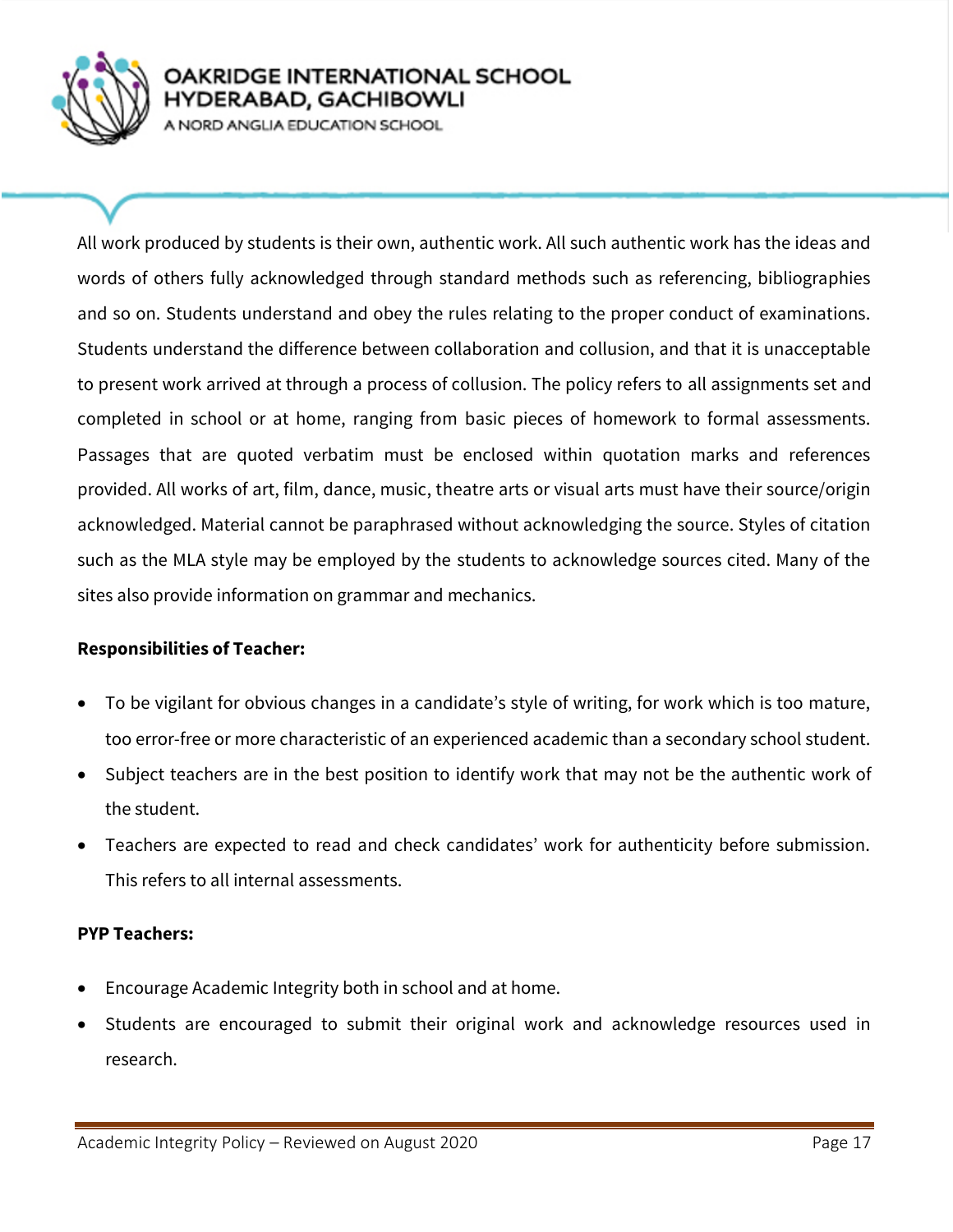

# **GE INTERNATIONAL SCHOOL** BAD. GACHIBOWLI.

ORD ANGLIA EDUCATION SCHOOL

- Encourage students to have integrity and understand what it means to be honest. The teachers put it in practice by following it themselves.
- Teachers involve parents in making the students independent and responsible for their own learning.
- Teachers keep the parents informed through the Unit Overview letters, Weekly transaction reports and through various orientation sessions like curriculum days.
- Students are encouraged to be Principled and follow the guidelines while researching.

#### **MYP Teachers:**

- Guide and support students to understand the philosophy of and need for Academic Integrity.
- Communicate the expectations they have for their students by clearly referring to the Academic Integrity Policy.
- Encourage Integrity and communicate the consequences of breaching IB regulations.
- Make the Approaches to Learning (ATL) skills an explicit focus for teaching and learning, particularly Research Skills.
- Explain task-specific clarification of assessment requirements giving relevant examples.
- Conduct orientation sessions every year to the students how to document their investigation with references, and developing an accurate bibliography.
- Explain the student's importance of independent research work and reporting data accurately.
- Make sure that assessment tasks, especially, but not only, in the Personal Project, require inquiry and creativity.
- Guide the students to maintain a process journal while working on culminating projects like community project and personal project.
- Discuss with students what is piracy, responsible use, alternative royalty, free print and multimedia resources (including creative commons licensing).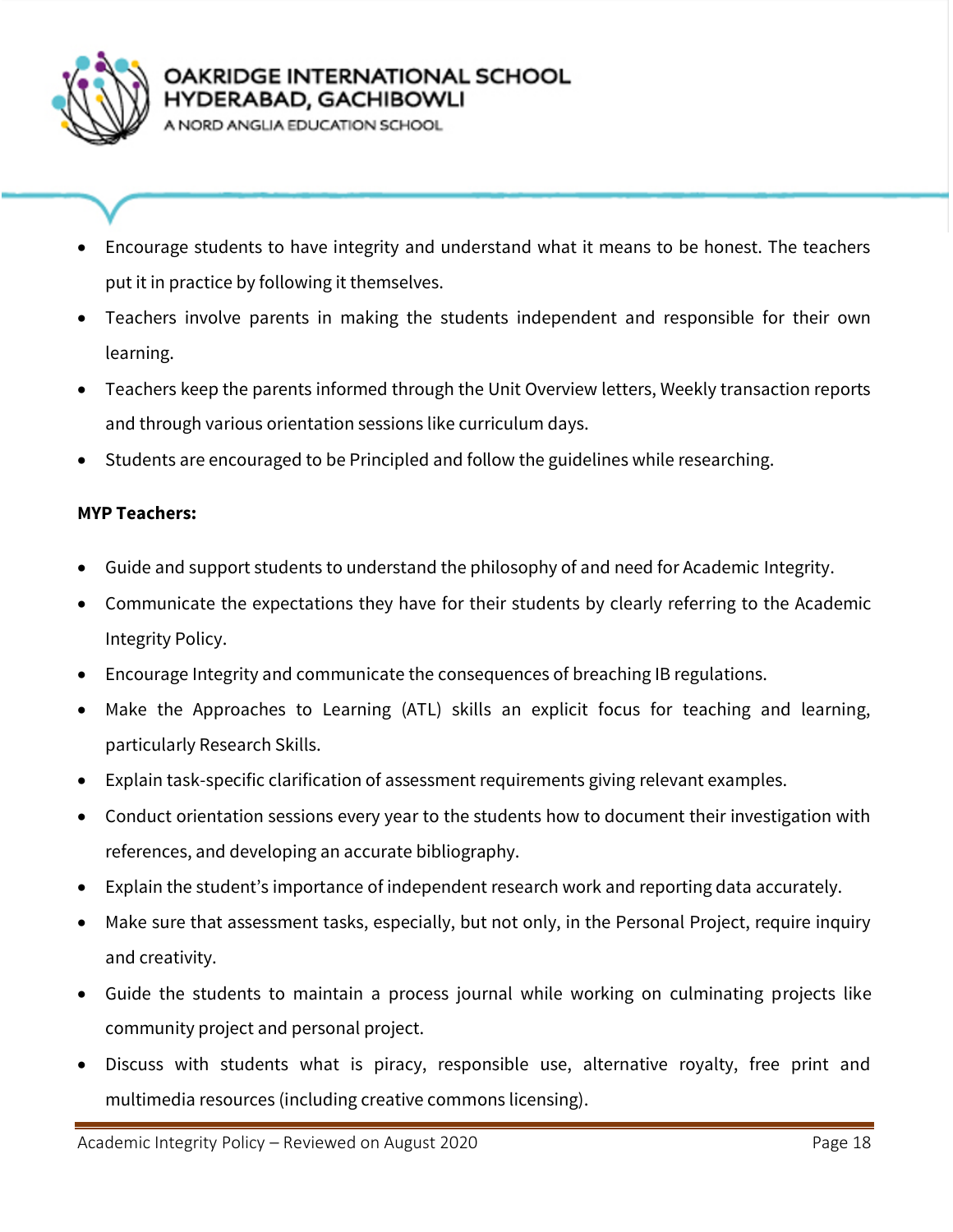

ORD ANGLIA EDUCATION SCHOOL

 Set meaningful tasks that can be completed either independently or with the appropriate amount of scaffolding.

# **IBDP Teachers**

- Teachers are strongly encouraged to use Turnitin to check major assignments through the entire course of study, and are required to use Turnitin for final versions of the Extended Essay and TOK essay.
- Any issues of authenticity arising from plagiarism and/or collusion before the submission of work for assessment must be decided within the school, initially by the subject teacher, and then in discussion with the IB DP Coordinator
- If the Coordinator or teacher has reason to suspect that part or the whole of a candidate's work, which counts towards the final IB Diploma grade in that subject may not be authentic, that work must not be accepted or submitted for assessment. In such cases, the IB suggests that one of two possible courses of action may be adopted:
- The candidate can be allowed one opportunity to revise and resubmit the work, which must be completed on time for the coordinator to send the work to the examiner by the appropriate IB deadline. 2) If there is insufficient time, an F must be entered against the candidate's name on the appropriate mark sheet. This will result in no grade being awarded for the subject concerned. This will mean that no Diploma is awarded. An F will be entered for candidate's work, in line with the point above, if the candidate is unable to prove to the teacher's satisfaction that the work is his/her own, or when the teacher refuses to sign off the relevant cover sheet, Candidates must be prepared to prove their authorship, possibly through questioning on knowledge of the material presented.
- The school may make further decisions, in line with its own code of conduct, which may include expulsion, in addition to, or even prior to, the suggested course of action noted above.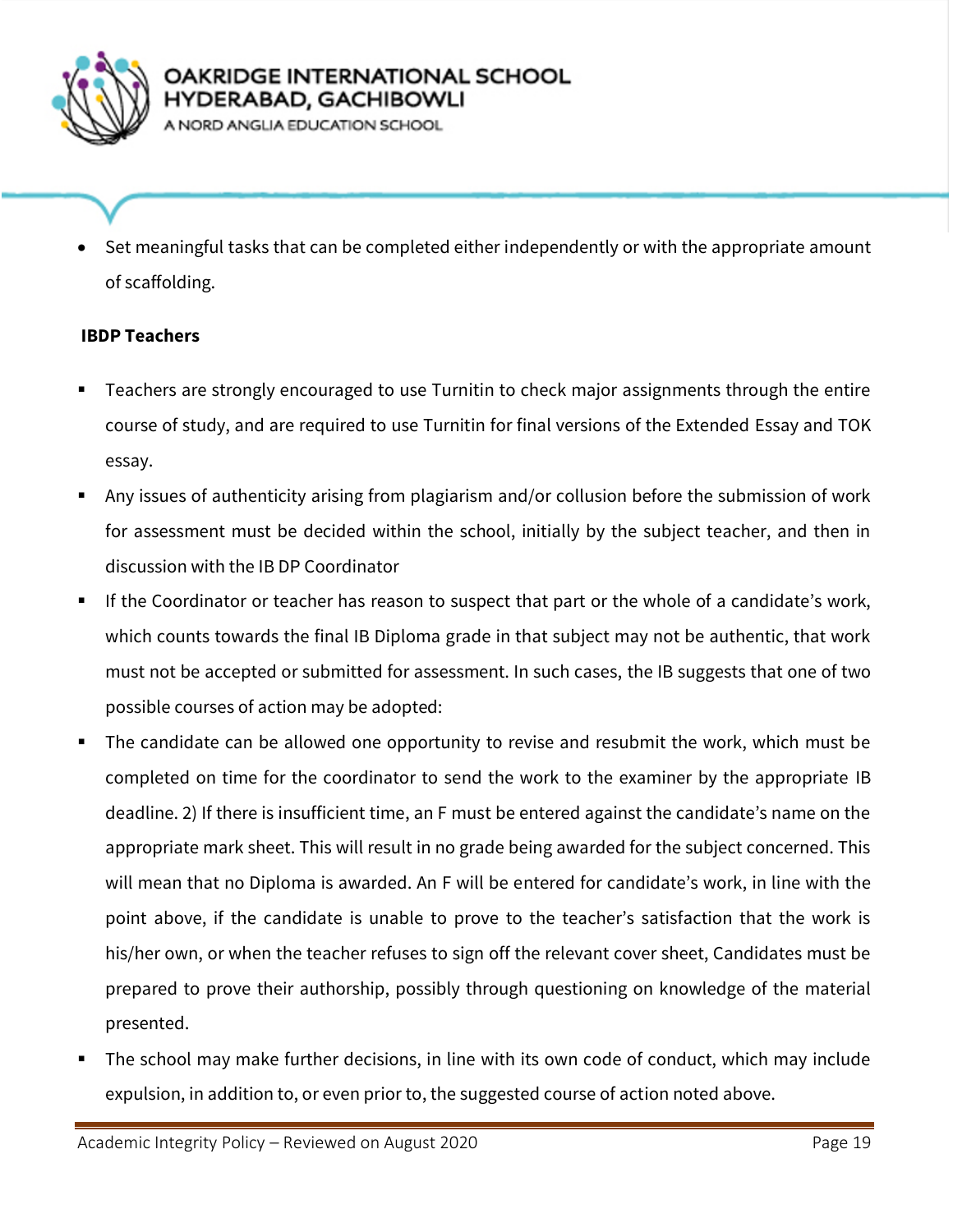

# **DGE INTERNATIONAL SCHOOL** ABAD. GACHIBOWLI

NORD ANGLIA EDUCATION SCHOOL

 If plagiarism is detected after a candidate's work has been accepted or submitted for assessment, the International Baccalaureate's Curriculum and Assessment office (IBCA) must be informed.

# **CBSE Teachers:**

- Encourage Academic Integrity both in school and at home.
- Students are encouraged to submit their original work and acknowledge resources used in research.
- Encourage students to have integrity and understand what it means to be honest. The teachers put it in practice by following it themselves.
- Teachers involve parents in making the students independent and responsible for their own learning.
- Teachers keep the parents informed through the Weekly transaction reports and through various orientation sessions.
- Students are encouraged to be Principled and follow the guidelines while researching.
- Guide and support students to understand the philosophy of and need for Academic Integrity.
- Communicate the expectations they have for their students by clearly referring to the Academic Integrity Policy.

**Monitoring and Sanctions**: Teachers, students and the administration are encouraged to reflect on the work they are completing, presenting and assessing. This self-reflective approach, coupled with a school ethos which values personal and academic integrity, should, we believe, result in an environment where the monitoring of academic integrity is consistent, student-led and non-invasive.

Teachers do, however, retain primary responsibility both for guiding students in the formation of academically honest practices, and for monitoring the work they hand in to ensure it complies with IB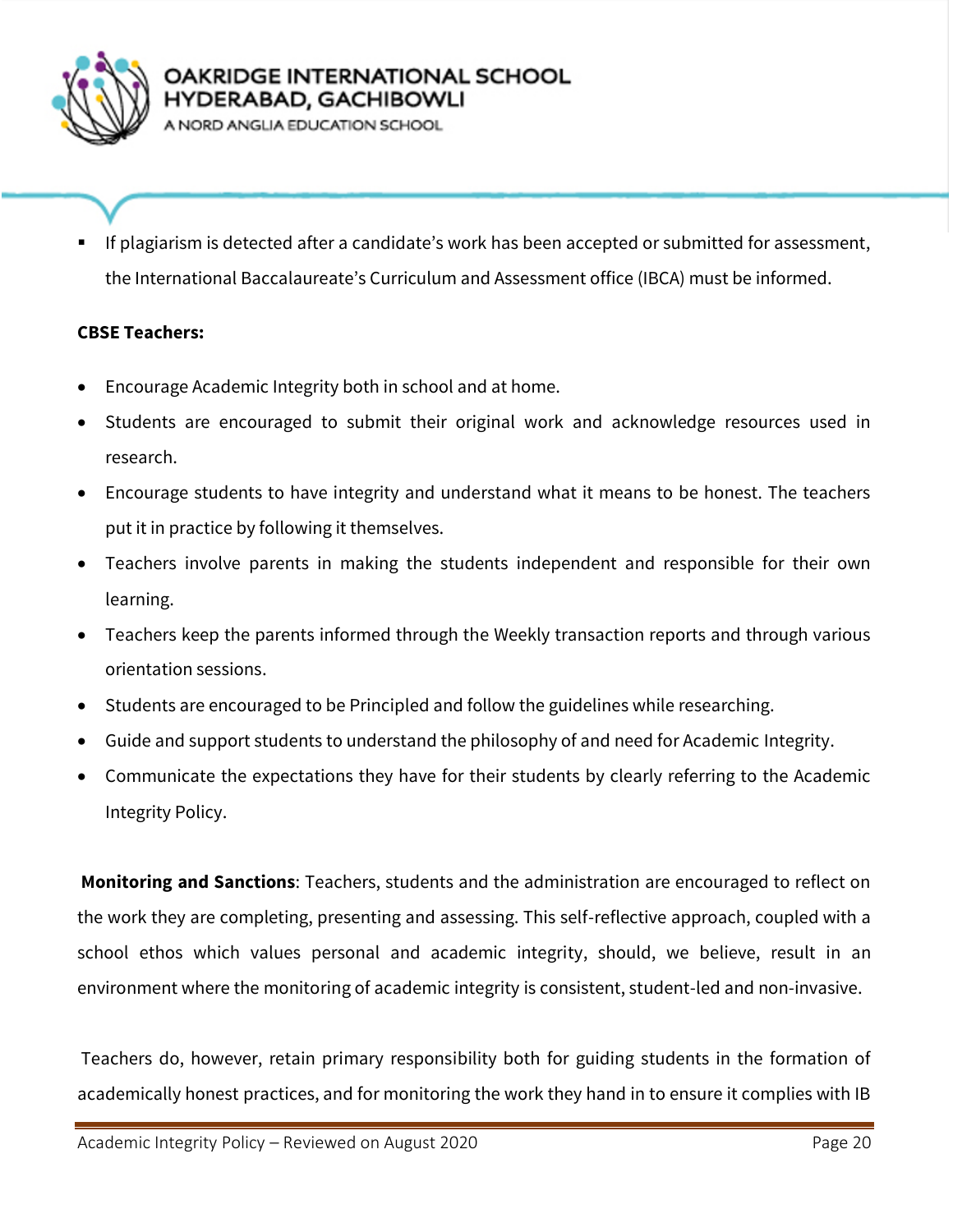

# **GE INTERNATIONAL SCHOOL** BAD. GACHIBOWLI

ORD ANGLIA EDUCATION SCHOOL

regulations. Equally, students are primarily responsible in ensuring that the work submitted complies with all regulations contained within this Academic Integrity Policy.

To assist students and teachers in understanding the importance of developing an academically honest approach to all aspects of the Diploma Programme, internal and external sanctions are in place in order to respond consistently should issues related to academic dishonesty arise.

Internal sanctions are those used by OIS, generally refer to assignments and classwork (general homework and 'drafts'), which do not count towards the award of the final IB Diploma. ii. External sanctions are those applied by the IB, and relate specifically to all pieces of work, usually 'final version' (internal assessments, final exams, TOK assessment, CAS folders, the EE, etc.) which counts towards the final IB Diploma. However, there is some overlap to be expected between the applications of these sanctions, so they should not be seen as acting in isolation from each other.

**IBDP Internal Sanctions:** Internal sanctions may be imposed by the school for incidences of malpractice relating to homework, classwork, and internal exams which do not involve internally and externally assessed final pieces of official IB examination work, and will include:

- 1st Offense: The student is required to re-do the work and reminded of OIS Academic Integrity Policy. Parents are notified by the teacher and the malpractice is noted in school records.
- 2nd Offense: The student is given a zero for the work, parents are notified by the Principal and/or DP Coordinator, and the student receives disciplinary consequences. This second malpractice offense is noted in school records.
- 3rd Offense: If a student is found guilty of a 3rd breach of academic integrity, they will receive no credit for the relevant course, and may be recommended for withdrawal from the school.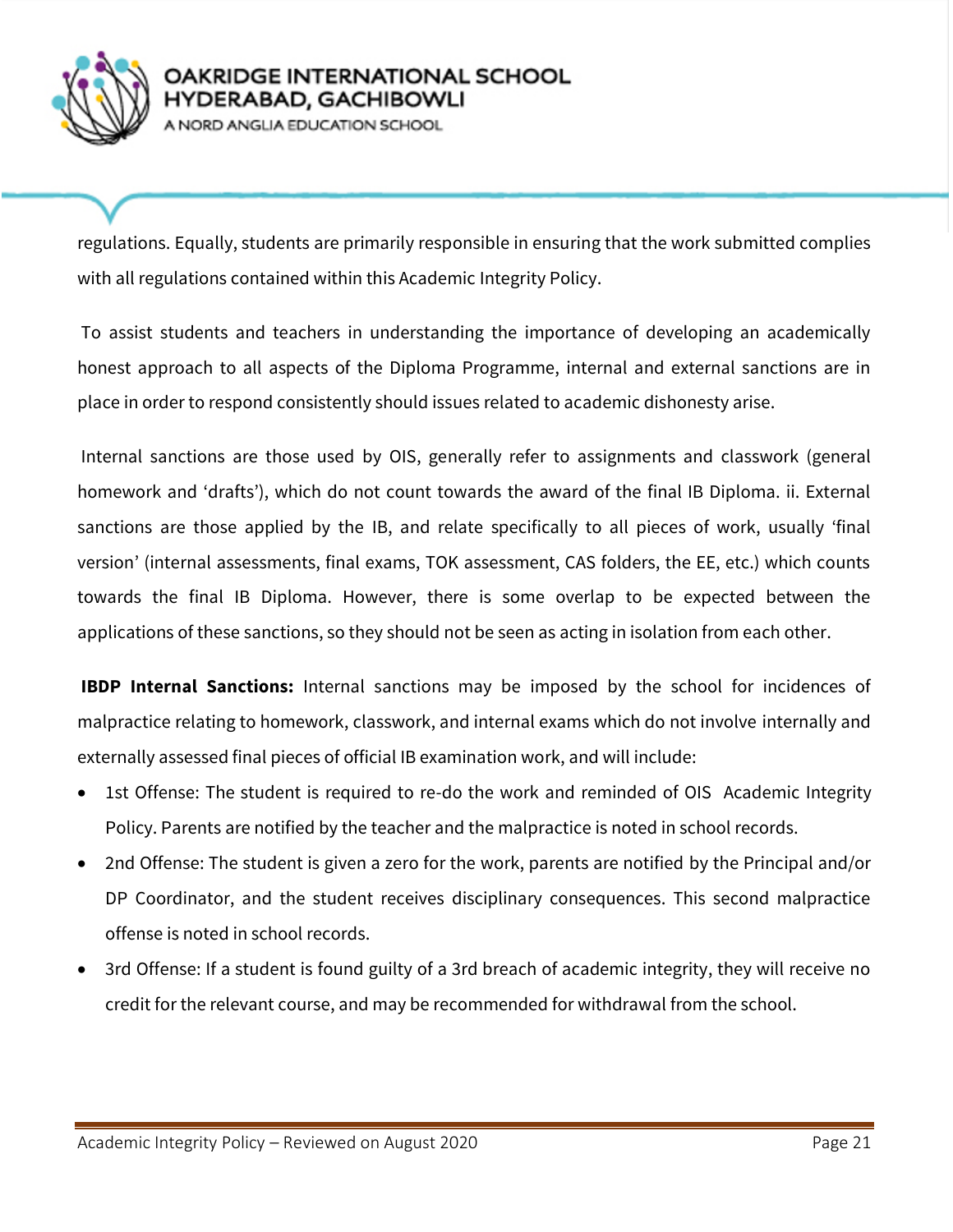

# **GE INTERNATIONAL SCHOOL** BAD. GACHIBOWLI

**NGLIA EDUCATION SCHOOL** 

**External Sanctions:** External sanctions are those assigned by the IB, or by the school, in compliance with IB regulations, and relate specifically to the perception that academic dishonesty has taken place in work which counts towards the award of the final Diploma. Should such academic dishonesty be suspected in the first draft of an IA, the EE or TOK essay, it is likely that the internal sanctions above will apply. However, if the suspected malpractice occurs at a later stage, either once work has been submitted to the IB, or when final versions of IAs are handed in with little or no time before the final submission date, malpractice investigation and sanctions will take place as detailed in the section below.

The school retains the right to apply other sanctions when dealing with malpractice internally including internal exams, tests, coursework (internal assessments), and homework procedures. When the malpractice involves official IB examination procedures, these sanctions could also be enlarged to include suspension, expulsion, refusal to allow the student to attend the Graduation Ceremony, or to receive the school's High School Diploma.

#### **Investigating Malpractice**

#### **Investigations take place when**:

- A Coordinator informs IB Curriculum and Assessment (IBCA) that malpractice may have taken place during an examination.
- An examiner suspects malpractice and provides evidence to justify his or her suspicion.
- An IB member of staff identifies examination material that may or may not be the authentic work of a candidate and provides evidence to justify his or her suspicion.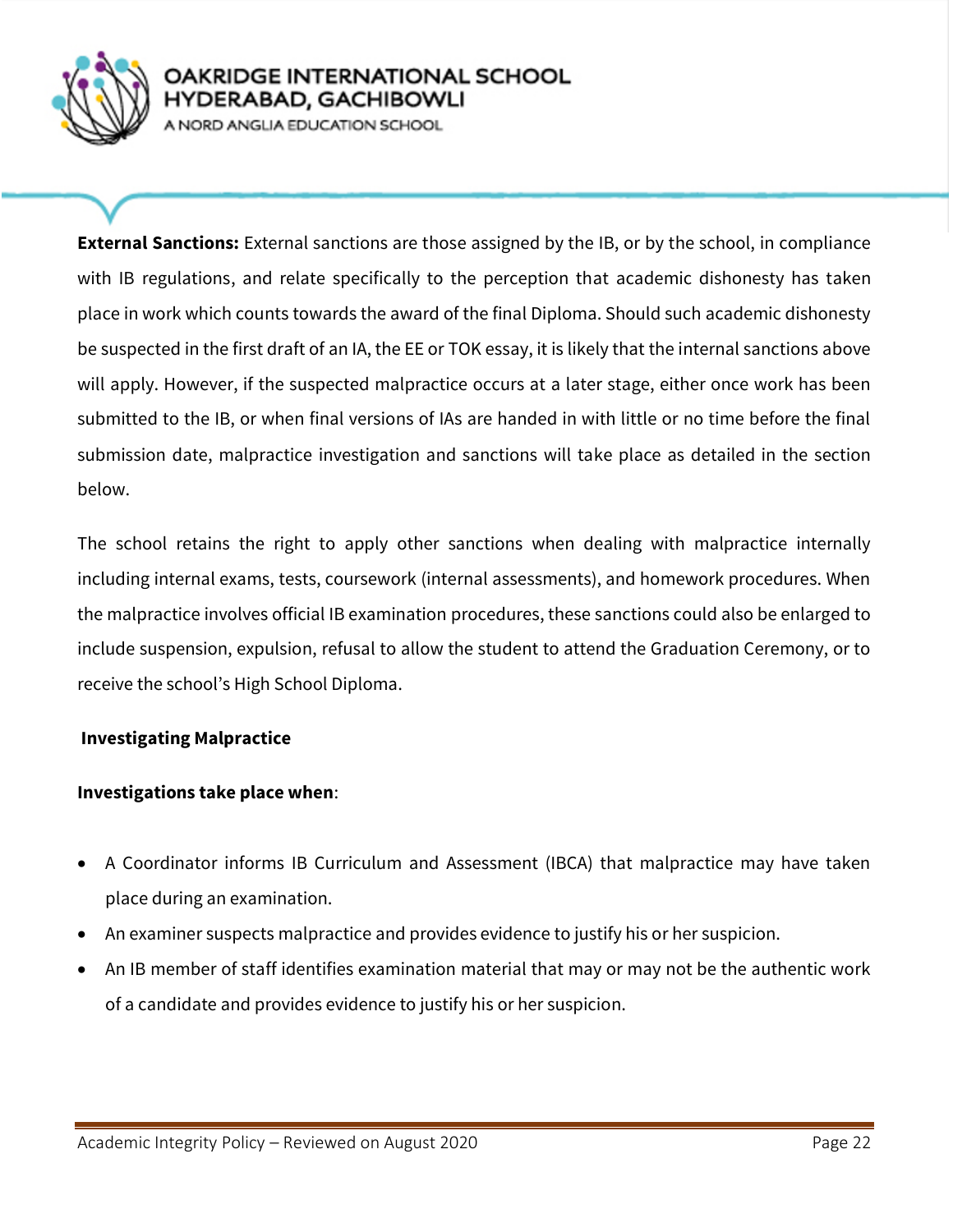

# **GE INTERNATIONAL SCHOOL \BAD. GACHIBOWLI**

NORD ANGLIA EDUCATION SCHOOL

# **An investigation of malpractice detected by an examiner outside the school may take the following form:**

- The Head of Examinations Administration will inform the Coordinator that a candidate is being investigated for suspected malpractice.
- The Coordinator immediately informs the Head of the School that a candidate is being investigated.
- The coordinator will provide IBCA with:
- A statement from the candidate; II. A statement from the subject teacher or extended essay supervisor; III. A statement from the coordinator; IV. A summary of the interview with the candidate about the allegation of plagiarism;
- The investigation should take place immediately, although it can be delayed until after the last written examination taken by the candidate.
- The candidate's parents will be informed at the commencement of the investigation.
- The planning and conduct of the investigation are left to the discretion of the Coordinator, but the candidate's personal rights must be protected. Normal practice is to interview the candidate with a parent or guardian in attendance once it has been established that a formal investigation is taking place.
- The candidate must be shown the evidence and be invited to present an explanation or defense.
- With the candidate's permission, a transcript of the interview may be taken and submitted to IBCA. The candidate must also be given the opportunity to provide a written statement.
- The candidate and his/her parents have a right to see evidence, statements report and correspondence about the case. Evidence may be withheld to protect the identity of an informant.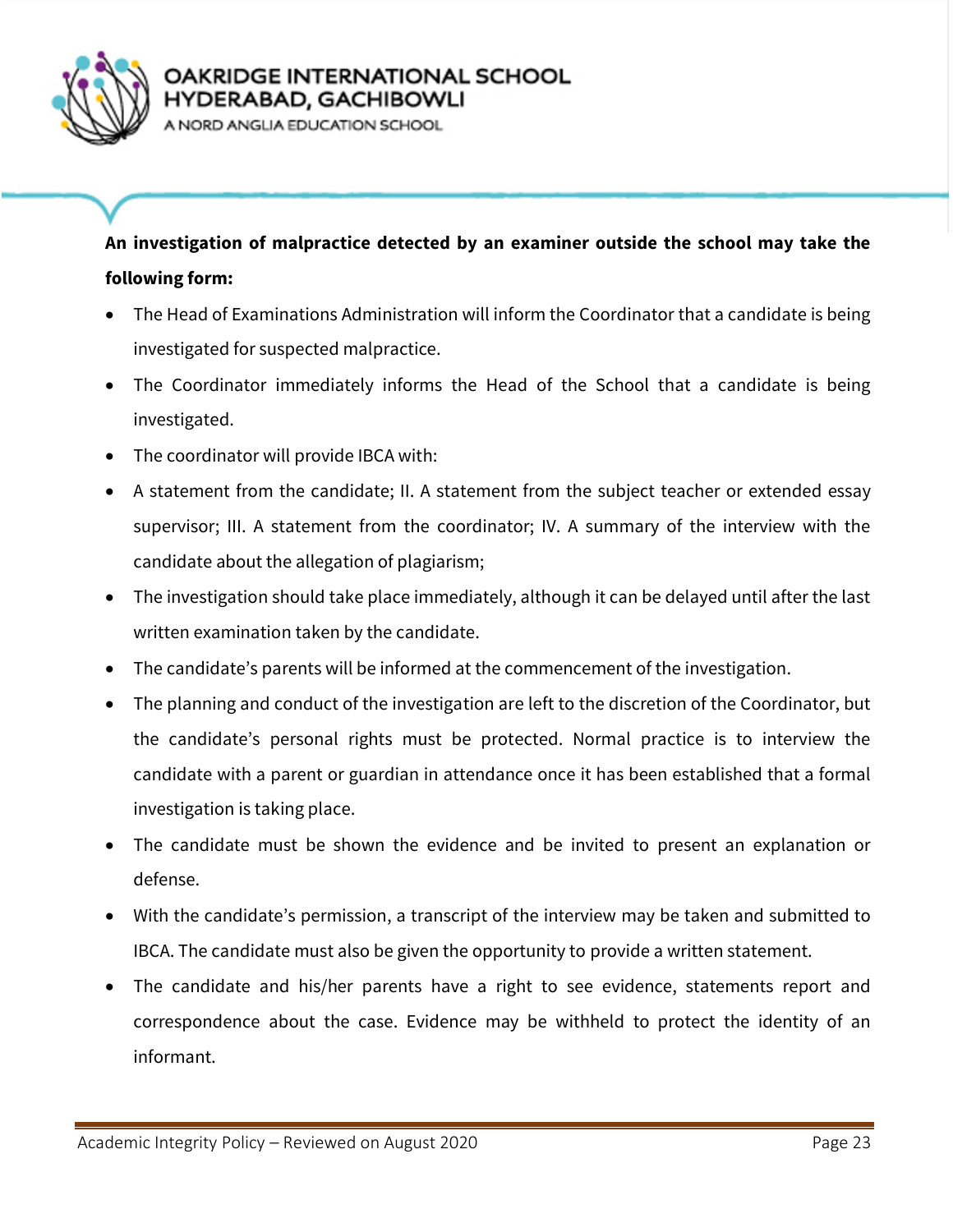

# RIDGE INTERNATIONAL SCHOOL ABAD. GACHIBOWLI

NORD ANGLIA EDUCATION SCHOOL

- The candidate must be given a copy of the Regulations and his/her attention drawn to the articles which concern malpractice.
- The candidate must be given sufficient time to prepare a response to the allegation.

# **An investigation of malpractice which happens during an IB exam may take the following form:**

- The candidate will be allowed to complete the exam. As little disruption as possible should take place so that other students are not disturbed or distracted.
- The Coordinator should be immediately informed by the invigilator of his/her suspicions.
- The Coordinator should begin an investigation immediately after the exam has ended. This will include interviewing the candidate, and taking written statements from everyone involved, including the candidate, and the invigilator.
- The Head of School should be informed immediately.
- The candidate's parents/guardians will be contacted.
- Full written statements should be submitted to the relevant section of the IB and these should be shared with the candidate and his/her parents
- The candidate must be allowed to complete all other exams in that session.
- The IB will make the final decision as to whether or not there should be consequences.

# **An investigation of suspected or proven malpractice relating to internal assessments may take the following form:**

- The candidate is told that there are doubts about the authorship of his/her work.
- If the candidate agrees that the work is not his/her own, if time allows, and if the cover sheet has not been signed off by the candidate, then the work can be re-done.
- If the candidate continues to insist that the work is his/her own, the subject teacher should be asked to provide a statement explaining why he/she believes that this cannot be the case.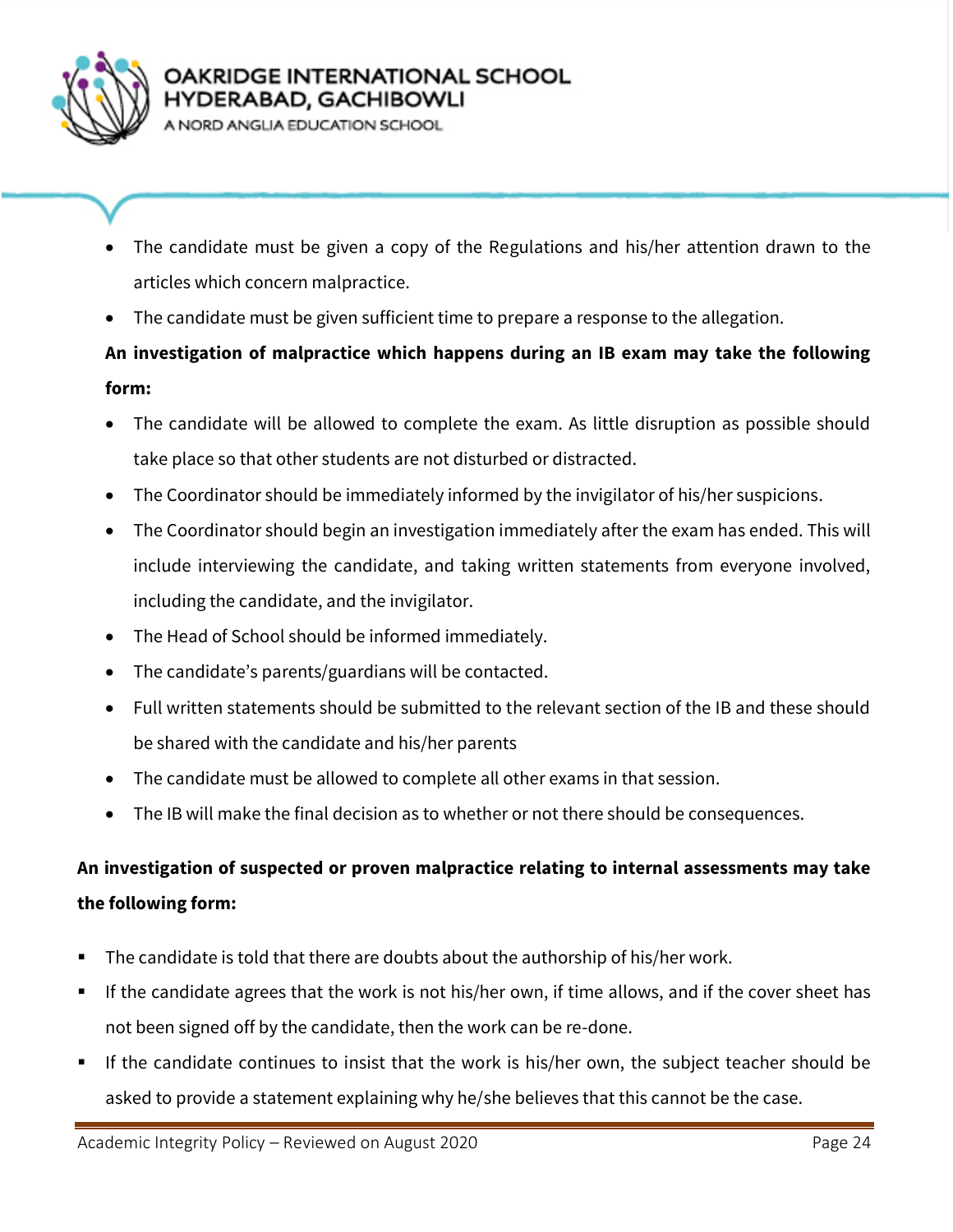

**VORD ANGLIA EDUCATION SCHOOL** 

- The candidate, his/her parents, the subject teacher and the Coordinator should hold a meeting to discuss the situation fully. A record of the meeting should be kept.
- The candidate will be asked to provide evidence that the work is his/her own corrected drafts, work of a similar style or standard completed earlier in the subject, or a brief test on the candidate's knowledge of the work – and the subject.
- The subject teacher's decision will be final, and the candidate must be aware that the school can award an F for the work, which the IB is extremely unlikely to question or dispute.
- If time does not allow, or the cover sheet has been signed off, the candidate should be informed of the situation, and that an F has been entered. Although the candidate can dispute this, it may be too late, as IA marks have already been entered. While the school will remain open to discussion with the candidate, it should be made clear that any further investigation may not be worthwhile, or result in a positive outcome.

# **Consequences of Malpractice/Sanctions**

**PYP** Incase of academic dishonesty, it is the teacher's responsibility to discuss consequences with the student. Some of these consequences may include:

- Review the Academic Integrity Policy again with the student.
- Work should be submitted again with no plagiarism.
- Discussions with parents.

**MYP** Any kind of academic dishonesty detected in the completion of homework, class assignments, project work, exams, and tests would face the following consequences-

 First instance – The student will redo the exam or test or assignment again and work will be assessed if submitted within the deadline. Parents would be notified by the concerned teacher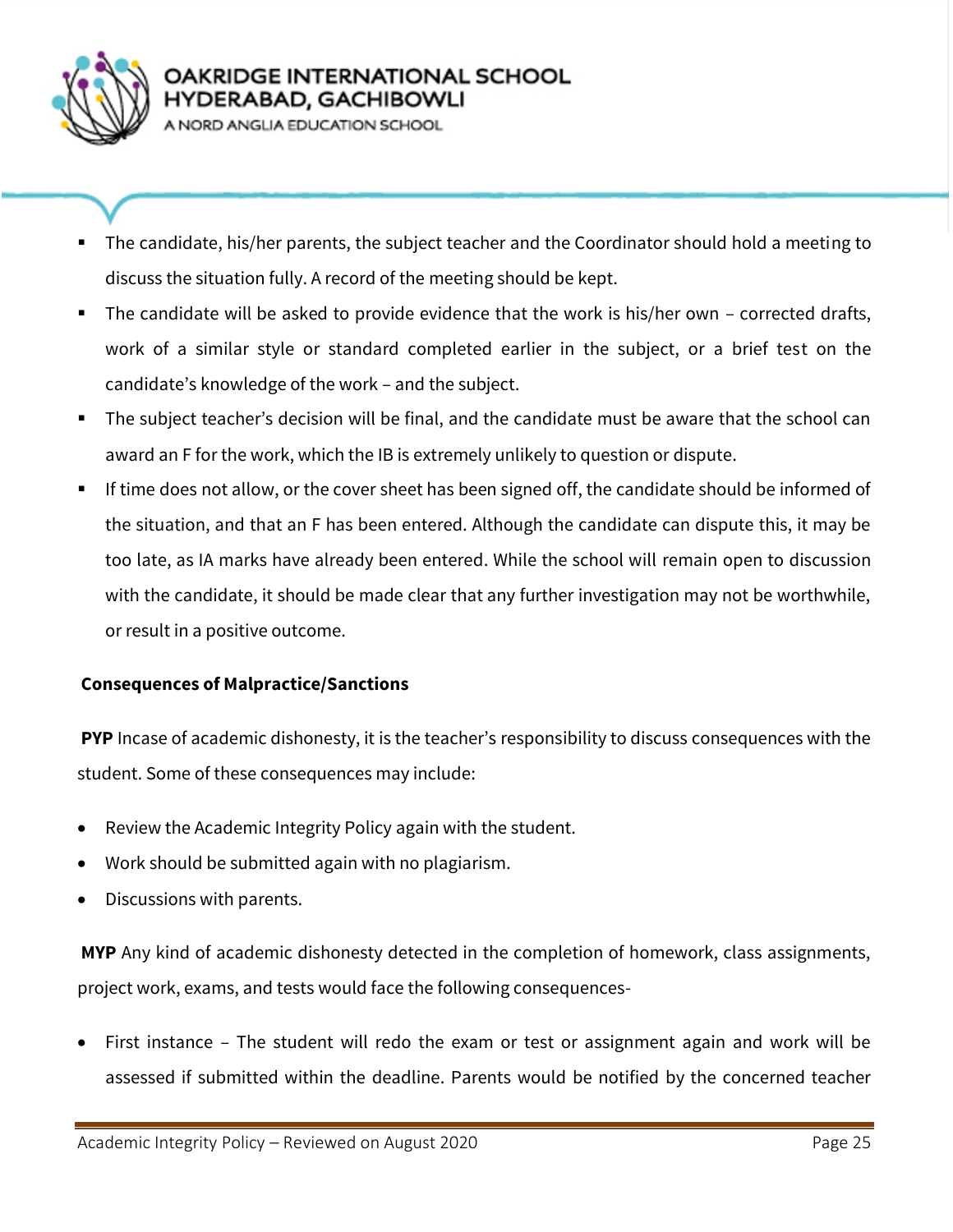

# **GE INTERNATIONAL SCHOOL \BAD. GACHIBOWLI**

NORD ANGLIA EDUCATION SCHOOL

and the malpractice will be noted in school records. Students would be reminded of OIS academic Integrity policy.

- Second instance The student work will not be accepted for assessment. Instance would be recorded in school records with a notification to the parents by the coordinators.
- Third instance The student will get no grade in the subject and will face disciplinary action as mentioned in the school Code of Conduct.

Besides the above mentioned sanctions any other appropriate disciplinary action would be taken at the discretion of the school management such as suspension from regular lessons or other sanctions as identified in the Code of Conduct.

**DP** If the amount of plagiarism is minimal, zero marks will be awarded for the assessment component, but a grade will still be awarded for the subject. This is referred to as 'Academic Infringement', as already explained in an earlier section of this document.

- If a candidate is found to have plagiarized all or part of any assignment, then no grade will be awarded for the subject. This automatically means that no Diploma can be awarded.
- Misconduct during an examination will result in no grade being awarded for the specific subject involved.
- If a candidate falsifies a CAS record, no Diploma will be issued until 12 months after the examination session have passed. The CAS record will need to be correctly completed.
- If the case of malpractice is very serious, the candidate may not be allowed to re-register for examinations in any future sessions.
- An IB Diploma may be withdrawn from a candidate at any time if malpractice is subsequently established.
- An appeal may be made to the final award committee in the light of new factual evidence, within three months of the original decision.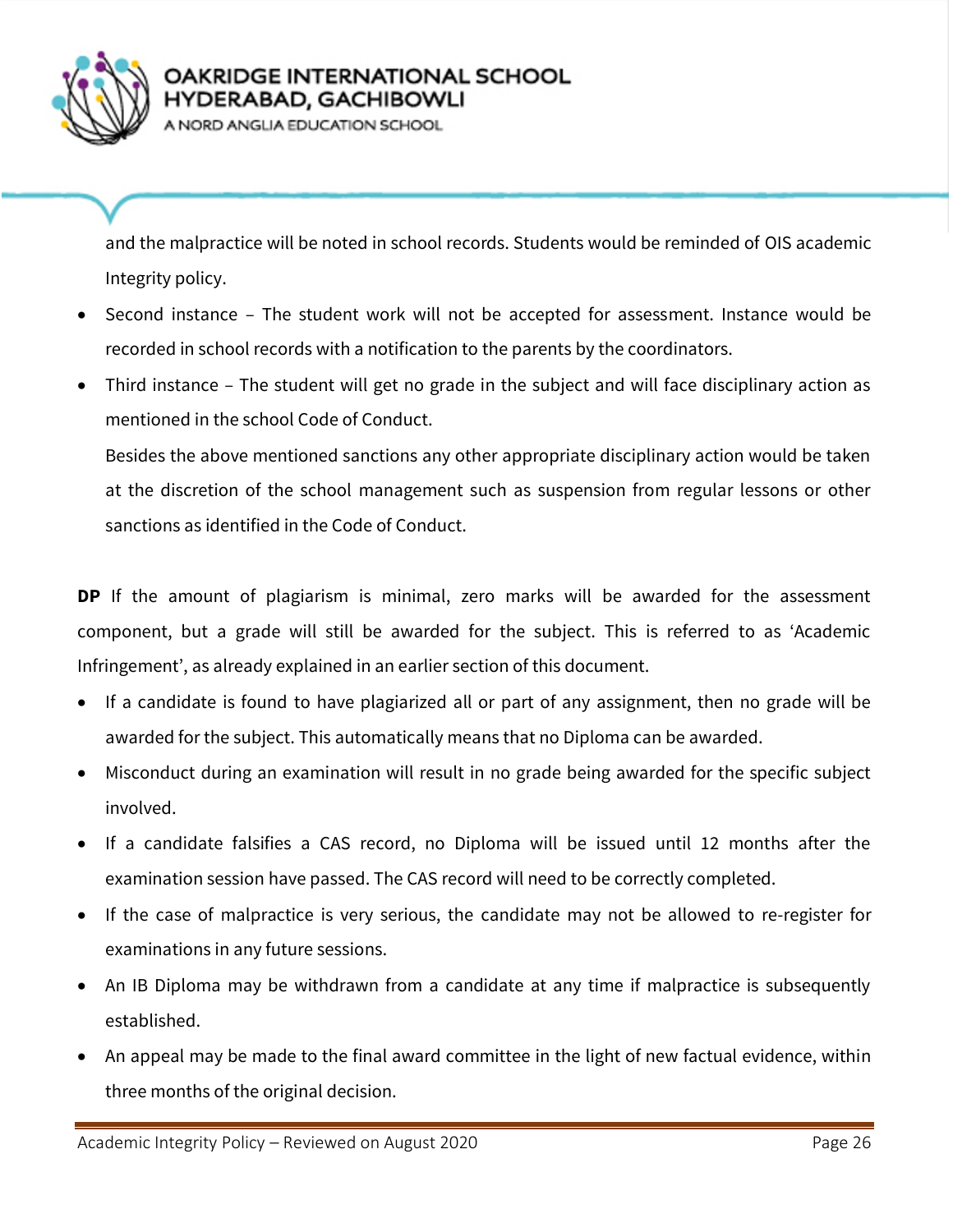

# **GE INTERNATIONAL SCHOOL \BAD. GACHIBOWLI**

**NORD ANGLIA EDUCATION SCHOOL** 

 To ensure consistency and fairness when mistakes are made, it is important that the school keeps central records of each situation and the consequences; while each incident may be treated on a case-by-case basis by the teachers themselves, or by a senior administrator or panel if serious enough, central records will help ensure consistency, and may also highlight general trends or problems with particular students.

**CBSE** Any kind of academic dishonesty detected in the completion of homework, class assignments, project work, exams, tests would face the following consequences-

- First instance The student will redo the exam or test or assignment again and work will be assessed if submitted within the deadline. Parents would be notified by the concerned teacher and the malpractice will be noted in school records. Students would be reminded of OIS academic Integrity policy.
- Second instance The student work will not be accepted for assessment. Instance would be recorded in school records with a notification to the parents by the coordinators.
- Third instance The student will get no grade in the subject and will face disciplinary action as mentioned in the school Code of Conduct. Besides the above mentioned sanctions any other appropriate disciplinary action would be taken at the discretion of the school management such as suspension from regular lessons or other sanctions as identified in the Code of Conduct.
- Misconduct during an examination will result in no grade being awarded for the specific subject involved.

**Links with other Policies**: The Academic Integrity policy works in tandem with the other policies of the school.

The Language Policy: As a result of assessments a feedback is given to the student and parent. This promotes in devising strategies for future learning. Home and Family languages are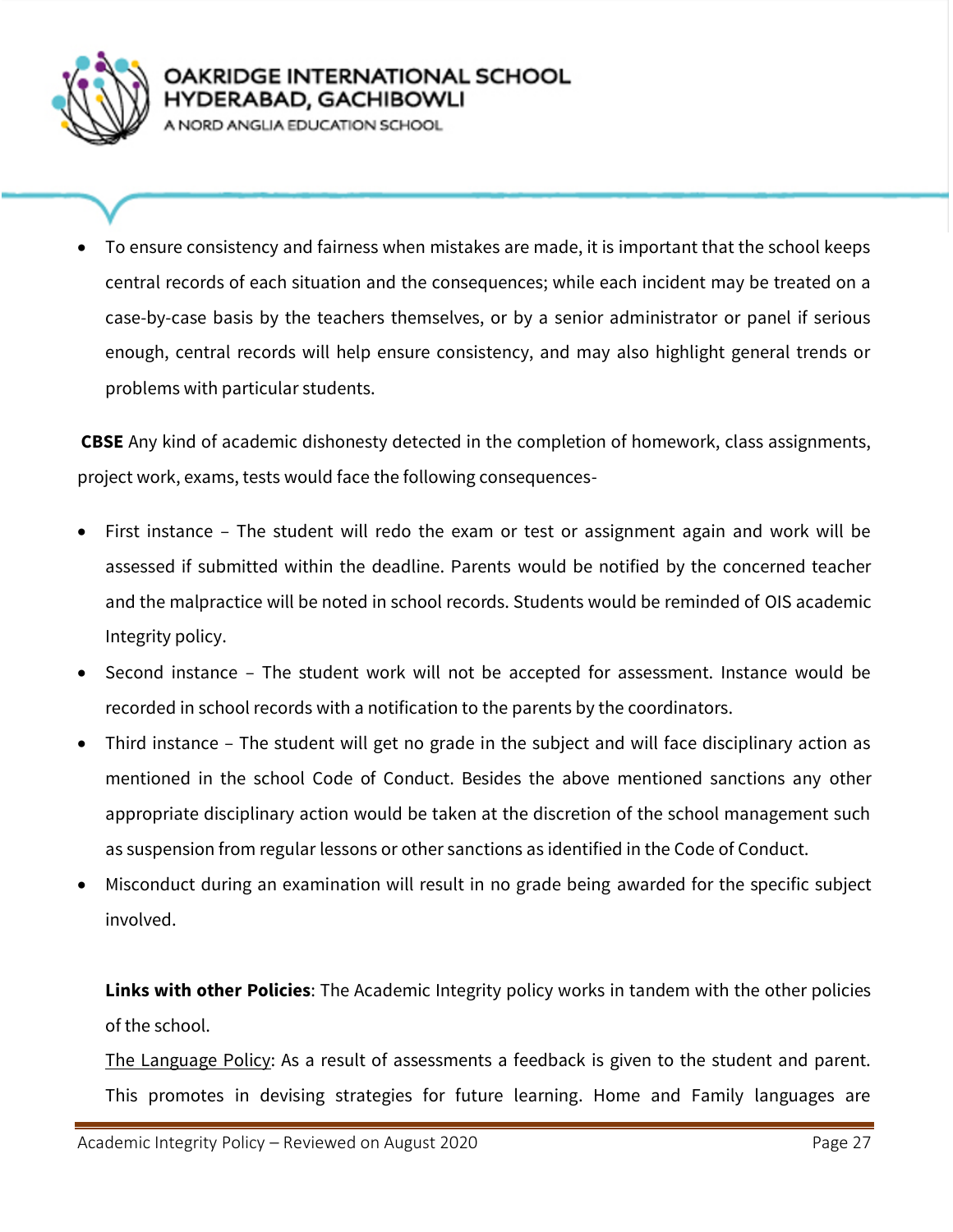

# **GE INTERNATIONAL SCHOOL** \BAD, GACHIBOWLI

ORD ANGLIA EDUCATION SCHOOL

considered while interacting with the students. The school offers a choice of Second Language to select from the age of 6.

The Inclusion Policy: For the students with Special needs and EAL the school has a team of inclusion specialists. The assessments of these students is in consonance of the student's requirement of learning needs. The IEP's are set in collaboration with the parent, student and teacher. Assessments of these students is done based on their IEP.

Assessment Policy: Academic Integrity is closely linked with assessment policy. The main objective of assessment policy is to diagnose the learning needs of the student. The goal is to award reliable, fair and recognized outcomes to our students through practicing Academic Integrity during the process of assessing students. Assessment integrity is maintained in OIS through the implementation of Academic Integrity policy both in Internal and External assessment. So, it implies that the maintaining of integrity in all form of assessments is reliant on Academic Integrity policy.

The Admission Policy: Academic Integrity policy is closely linked to Admission policy at OIS. The cancellation of the admission policy is based on the principles of Academic Integrity policy which values personal integrity and principled actions. Thus students/ guardians are expected to sign an undertaking and a contract authenticating the originality of their documents and credential submitted. Furthermore, in consonance with the Academic Integrity policy, an admission of a student can be cancelled if the student/ parent is found guilty of providing fabricated or inaccurate information.

#### **In conclusion:**

Academic Integrity is valued highly by OIS. Academic malpractice is viewed as a serious transgression of the values that Oakridge seeks to impart and uphold. There can be no tolerance of deliberate academic dishonesty. Students must have a full understanding of the IB's approach to Academic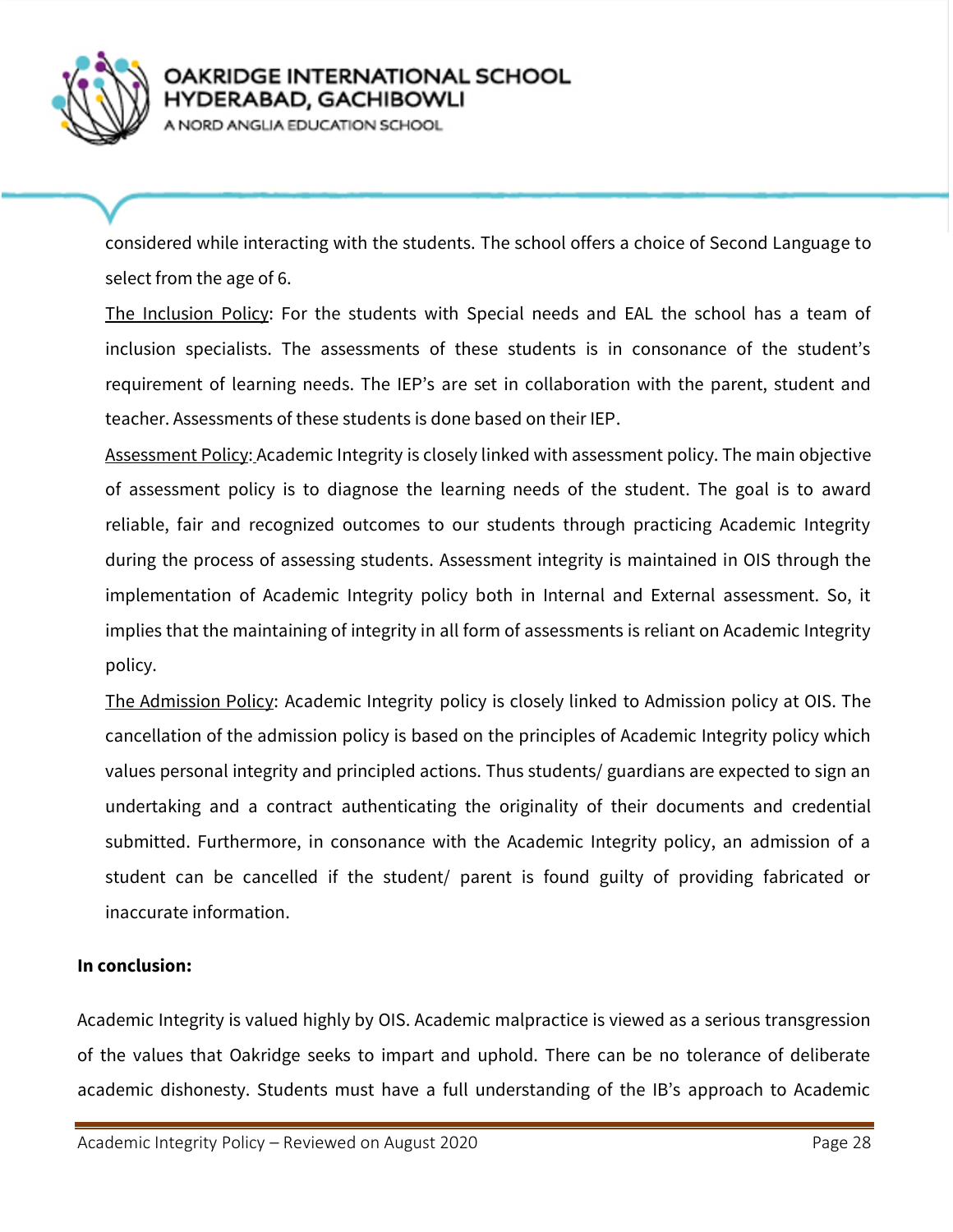

# **GE INTERNATIONAL SCHOOL** ABAD, GACHIBOWLI

**NORD ANGLIA EDUCATION SCHOOL** 

Integrity and we strongly recommend that students read this Academic Integrity Policy in conjunction with the full IB Guide to Academic Integrity which is available on the IBO's website. Students should be aware that the IB randomly checks candidates' work for plagiarism using a web-based plagiarism prevention service.

# **Students are expected to be 'Principled'**

Students should act with integrity and honesty, with a strong sense of fairness, justice and respect for the dignity of the individual, groups and communities. They must take responsibility for their own actions and the consequences that accompany them.

# **Essential and Recommended Resources for detailed analysis refer to the following links:**

[https://resources.ibo.org/ib/topic/Academic-honesty/works/edu\\_11162-](https://resources.ibo.org/ib/topic/Academic-honesty/works/edu_11162-58121?root=1.6.2.2.5&lang=en) [58121?root=1.6.2.2.5&lang=en](https://resources.ibo.org/ib/topic/Academic-honesty/works/edu_11162-58121?root=1.6.2.2.5&lang=en)

<https://cbse.nic.in/newsite/attach/notification%20dt%206.12.2018.pdf>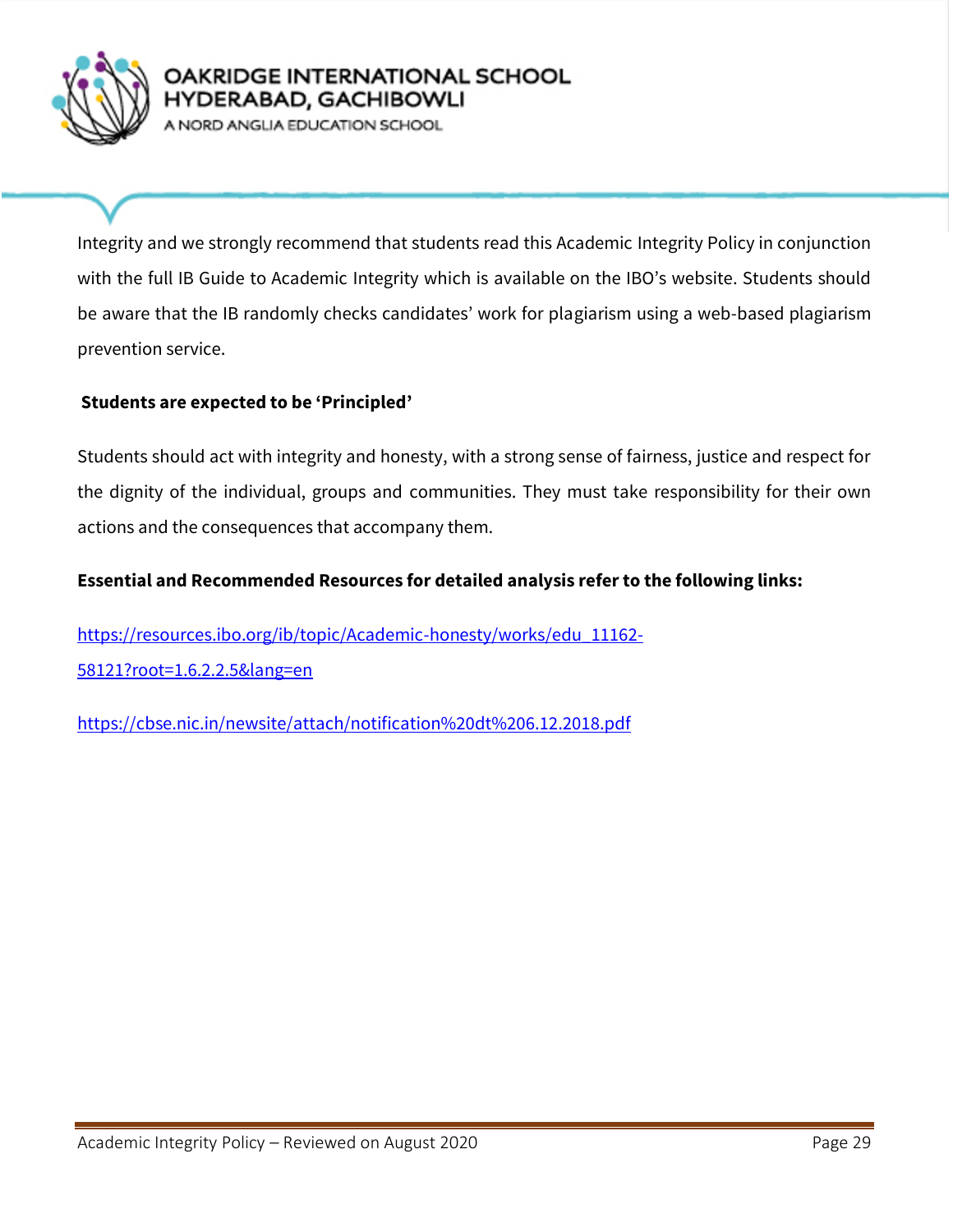

# OAKRIDGE INTERNATIONAL SCHOOL<br>HYDERABAD, GACHIBOWLI

A NORD ANGLIA EDUCATION SCHOOL

# **Glossary:**

#### **Academic integrity**

Academic integrity is a guiding principle in education and a choice to act in a responsible way whereby others can have trust in us as individuals. It is the foundation for ethical decision-making and behaviour in the production of legitimate, authentic and honest scholarly work.

#### **School maladministration**

The IB defines [school maladministration](https://resources.ibo.org/ib/topic/Academic-honesty/works/edu_11162-58121?root=1.6.2.8.7&view=div&lang=en&odd=ibo.odd#id-5d043f36-3b01-4eba-bdaa-c03241ae6ad5) as an action by an IB World School or an individual associated with an IB World School that infringes IB rules and regulations, and potentially threatens the integrity of IB examinations and assessments. It can happen before, during or after the completion of an assessment component or completion of an examination.

#### **Student academic misconduct**

The IB defines [student academic misconduct](https://resources.ibo.org/ib/topic/Academic-honesty/works/edu_11162-58121?root=1.6.2.8.9&view=div&lang=en&odd=ibo.odd#id-966d70a5-fef8-42e0-bd28-bb6ffb798b48) as deliberate or inadvertent behaviour that has the potential to result in the student, or anyone else, gaining an unfair advantage in one or more components of assessment.

Behaviour that may disadvantage another student is also regarded as academic misconduct. It also includes any act that potentially threatens the integrity of IB examinations and assessments that happens before, during or after the completion of the assessment or examination, paper-based or onscreen.

#### **Malpractice:**

Malpractice is behaviour that results in, or may result in the candidate or any other candidate gaining an unfair advantage in one or more assessment component.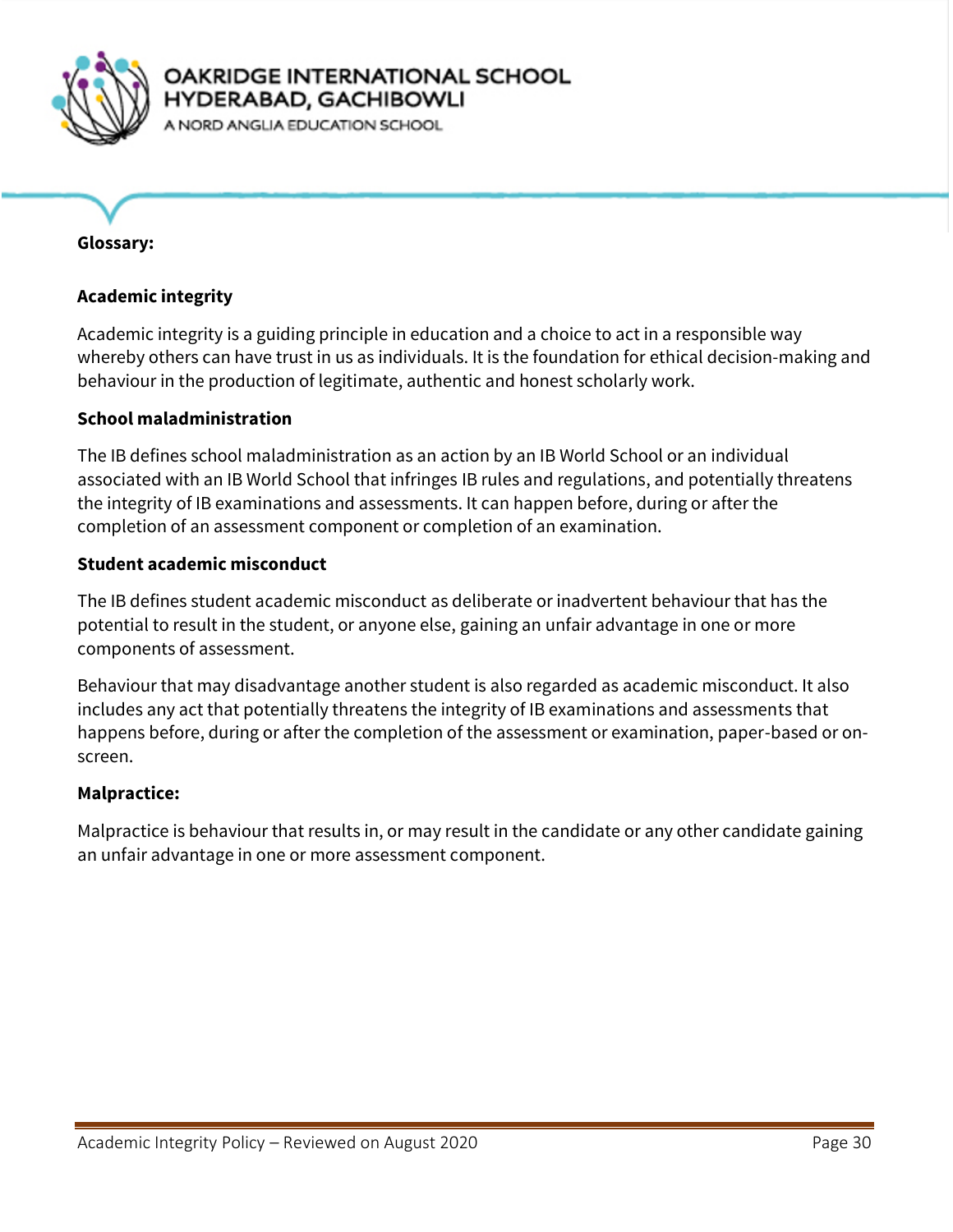

# **GE INTERNATIONAL SCHOOL \BAD, GACHIBOWLI**

**VORD ANGLIA EDUCATION SCHOOL** 

# **Bibliography**

Academic Integrity Policy (2011, 2012), Published by Copenhagen International School.

Academic Integrity Policy (2014, 2015), Published by Emirates National School, Abu Dhabi City Campus. Academic Integrity: Guidance for Schools, (2003, 2011), Published by the International Baccalaureate Organization, Switzerland. Academic Integrity in Diploma Programme Arts (2012), Published by the International Baccalaureate Organization, Switzerland IB DP Academic Integrity Guide: Academic Integrity in Diploma Programme Music, Theatre and Visual Arts.

http://www.hcis.edu.sg/files/pdf/Academic%20Honesty%20Policy.pdf

[https://www.aischool.org/uploaded/Curriculum/Documents/Academic\\_Integrity/academic\\_honesty\\_](https://www.aischool.org/uploaded/Curriculum/Documents/Academic_Integrity/academic_honesty_paper.pdf) [paper.pdf](https://www.aischool.org/uploaded/Curriculum/Documents/Academic_Integrity/academic_honesty_paper.pdf)

http://occ.ibo.org/ibis/occ/Utils/getFile2.cfm?source=/ibis/occ/home/ subjectHomeMYP.cfm&filename=dSpace%2Fen%2Fg\_0\_malpr\_sup\_14 08\_2a\_e%2Epdf

# **Bibliography**

Oakridge Academic Integrity Policy-Review document:

[https://www.oakridge.in/wp-content/uploads/2017/12/OIS Gachibowli -NC-Academic-Honesty-](https://www.oakridge.in/wp-content/uploads/2017/12/OIS%20Gachibowli%20-NC-Academic-Honesty-Policy.pdf)[Policy.pdf](https://www.oakridge.in/wp-content/uploads/2017/12/OIS%20Gachibowli%20-NC-Academic-Honesty-Policy.pdf)

#### **CBSE Vision and Mission**

http://www.cbse.nic.in/admin/citizen\_2012.pdf